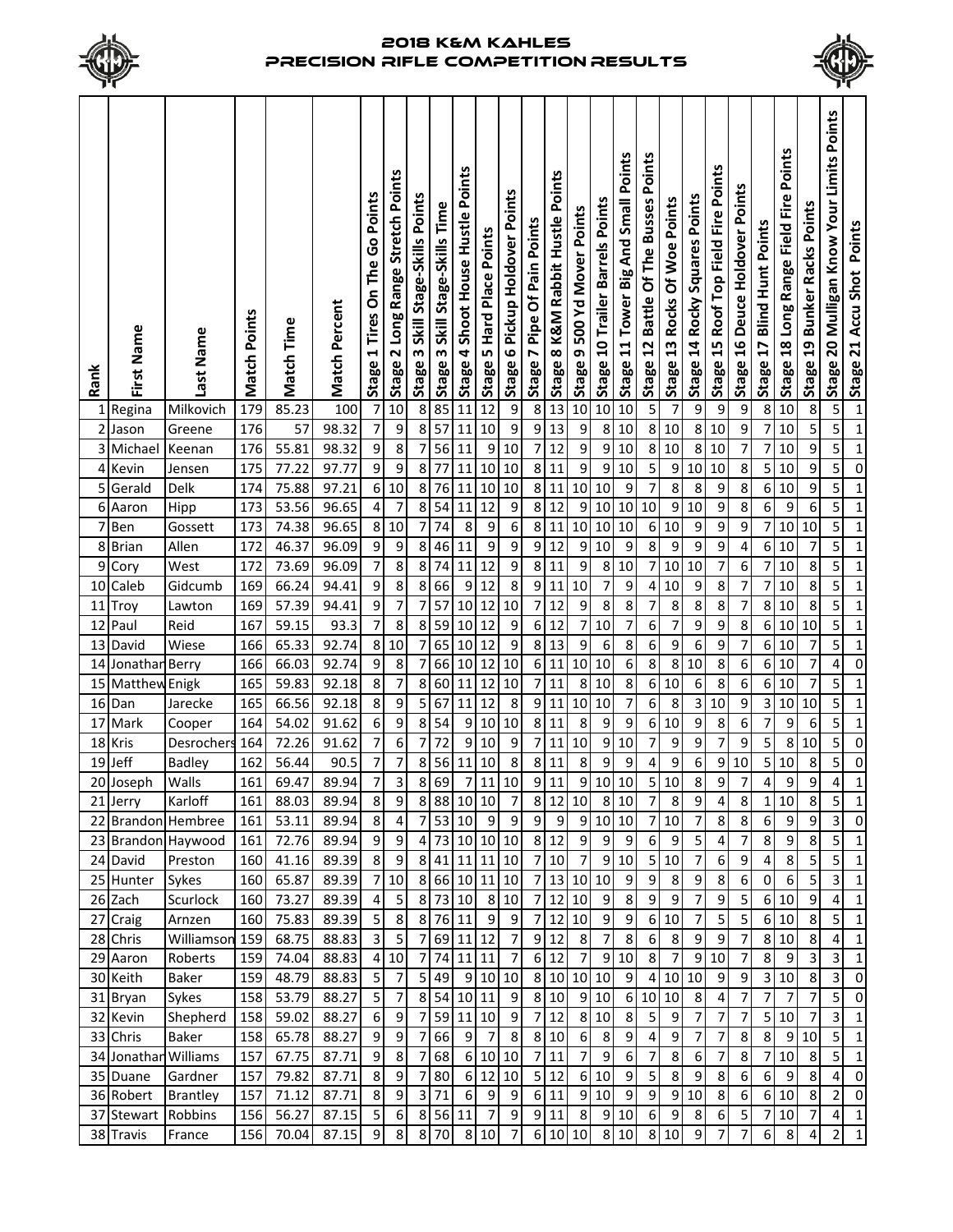



|    | 39 Isaiah           | Curtis          | 156              | 57.14 | 87.15 | 7                        | 7                | 7                        | -57             | 10                      | 12               | 10                    | 7                           | 11             | 10               | 8     | 5                       | 2                        | 9                        | 9                        | 5                | 9                | 7                                |         | 9              |                         |                |
|----|---------------------|-----------------|------------------|-------|-------|--------------------------|------------------|--------------------------|-----------------|-------------------------|------------------|-----------------------|-----------------------------|----------------|------------------|-------|-------------------------|--------------------------|--------------------------|--------------------------|------------------|------------------|----------------------------------|---------|----------------|-------------------------|----------------|
| 40 | Ryan                | Noel            | 156              | 68.57 | 87.15 | 7                        | 5                | 4                        | 69              |                         | 10               | 8                     | 7                           | 9              | 10               | 10    | 9                       | 8 <sup>1</sup>           | 10                       | 8                        | 7                | 8                | 5                                | 9       | 9              | 5                       | 1              |
| 41 | Lee                 | Pettross        | 155              | 66.98 | 86.59 | 9                        | 5                | 8                        | 67              | 9                       | 12               | 10                    | 5                           | 11             | 5                | 9     | 5                       | $\overline{4}$           | 10                       | 9                        | 6                | 9                | $\overline{4}$                   | 10      | 10             | 4                       | 1              |
| 42 |                     |                 | 155              | 67.76 | 86.59 | 6                        | 8                | 7                        | 68              | 8                       | 10               | 10                    | 5                           | 10             | 6                | 10    | 10                      | 9                        | 10                       | 9                        | 8                | 6                | 5                                | 7       | 6              | 5                       | 0              |
|    | Erik                | Cortina         |                  |       |       | 7                        | 9                |                          |                 |                         | 5                |                       |                             |                |                  |       |                         |                          |                          |                          |                  | 7                |                                  |         |                | 0                       |                |
| 43 | Derek               | Duncan          | 154              | 59.23 | 86.03 |                          |                  | 7                        | 59              | 8<br>9                  |                  | 9<br>$\boldsymbol{6}$ | 8                           | 12             | 7                | 10    | 10                      | $6 \mid$                 | 10                       | 8                        | 7                | 5                | 8 <sup>1</sup><br>5 <sup>1</sup> | 10      | 6              |                         | 0              |
| 44 | Matt                | Utroska         | 154              | 64.72 | 86.03 | 6                        | 8                | 6                        | 65              |                         | 10               |                       | 8                           | 10             | 10               | 8     | 8                       | 9                        | 9                        | 9                        | 7                |                  |                                  | 10      | 7              | 3                       | $\mathbf{1}$   |
| 45 | Mike                | <b>Butts</b>    | 154              | 57.14 | 86.03 | 8                        | 7                | 5                        | 57              | 8                       | 8                | 10                    | 8                           | 13             | 9                | 6     | 8                       | 6                        | 9                        | 5                        | 9                | 6                | 5                                | 10      | 9              | 5                       | 0              |
| 46 | Tom                 | Fuller          | 153              | 55.53 | 85.47 | 5                        | 7                | 8                        | 56              | 11                      | 8                | 9                     | 8                           | 12             | 8                | 8     | 9                       | $\overline{7}$           | 10                       | 7                        | 5                | 7                | 5                                | 9       | 9              | 0                       | 1              |
| 47 | Luke                | Guidry          | 153              | 65.75 | 85.47 | 6                        | 7                | 8                        | 66              | 11                      | 8                | 10                    | 6                           | 11             | 9                | 8     | 10                      | 8                        | 8                        | 8                        | 5                | 7                | 1                                | 10      | 7              | 5                       | 0              |
| 48 | Andy                | Folk            | 153              | 60.62 | 85.47 | 8                        | 8                | 7                        | 61              | 9                       | 6                | 7                     | 8                           | 13             | 9                | 7     | 7                       | 8                        | 7                        | 8                        | 4                | 8                | 5                                | 10      | 8              | 5                       | 1              |
| 49 | Ryan                | Hundl           | 153              | 71.32 | 85.47 | 6                        | 9                | 7                        | 71              | 6                       | 5                | 8                     | 8                           | 10             | 8                | 8     | 10                      | 7                        | 8                        | 6                        | 9                | 7                | 6                                | 10      | 9              | 5                       | 1              |
| 50 | Michael             | Carnell         | 152              | 60.67 | 84.92 | 8                        | 8                | 8                        | 61              | 8                       | 11               | 7                     | 9                           | 9              | 9                | 7     | 9                       | $\mathbf{1}$             | 8                        | 7                        | 6                | 7                | 7                                | 10      | 8              | 4                       | 1              |
| 51 | Jarvie              | Arnold          | 152              | 67.29 | 84.92 | 3                        | 7                | 7                        | 67              | 10                      | 12               | 10                    | 9                           | 13             | 5                | 9     | 6                       | 6                        | 10                       | 10                       | 4                | 5                | 7                                | 9       | 9              | 0                       | 1              |
| 52 | Greg                | Young           | 152              | 73.89 | 84.92 | 8                        | $\overline{7}$   | 7                        | 74              | 8                       | 10               | 9                     | 6                           | 8              | 8                | 4     | 5                       | 6                        | 9                        | 10                       | 8                | 6                | 8 <sup>1</sup>                   | 10      | 9              | 5                       | $\mathbf{1}$   |
| 53 | Tyson               | Trottier        | 152              | 69.47 | 84.92 | 8                        | 8                | 6                        | 69              | 11                      | 12               | 9                     | 4                           | 11             | 8                | 7     | 6                       | 4                        | 9                        | 9                        | 4                | 7                | $6 \mid$                         | 10      | 7              | 5                       | 1              |
| 54 | Jim                 | See             | 151              | 70.51 | 84.36 | $\overline{7}$           | 5                | 8                        | 71              | 8                       | 12               | 8                     | 8                           | 13             | 8                | 8     | 7                       | 5                        | 10                       | 9                        | 8                | 6                | 3                                | 6       | 7              | 5                       | 0              |
| 55 | <b>Brad</b>         | Wolverton       | 151              | 68.84 | 84.36 | 7                        | $\overline{7}$   | 7                        | 69              | 10                      | 11               | 10                    | 5                           | 12             | 8                | 7     | 8                       | 7                        | 7                        | 8                        | 9                | 0                | 6                                | 8       | 8              | 5                       | $\mathbf{1}$   |
| 56 | Les                 | Stone           | 151              | 76.51 | 84.36 | 9                        | 10               | 5                        | 77              | 8                       | 12               | 10                    | 4                           | 10             | 6                | 4     | 10                      | 6                        | 9                        | 9                        | 6                | 6                | 5                                | 8       | 9              | 4                       | 1              |
| 57 | Ken                 | Lin             | 150              | 74.39 | 83.8  | $\overline{\mathbf{3}}$  | 6                | 8                        | 74              | 8                       | 10               | 9                     | 6                           | 12             | 8                | 8     | 7                       | 9                        | 9                        | 8                        | 6                | 8                | 6                                | 9       | 5              | 5                       | 0              |
| 58 | John                | Snead           | 150              | 90    | 83.8  | 6                        | 7                | 8                        | 90              | 9                       | 11               | 8                     | 6                           | 11             | 10               | 10    | 7                       | 9                        | 7                        | 2                        | 8                | 3                | 3                                | 10      | 10             | 5                       | 0              |
| 59 | Ryan                | Hansen          | 150              | 66.57 | 83.8  | $\overline{5}$           | 8                | 7                        | 67              | 9                       | 12               | 8                     | 8                           | 9              | 7                | 10    | 6                       | 7                        | 10                       | 7                        | 6                | 6                | 7                                | 9       | 3              | 5                       | 1              |
| 60 | Dan                 | Rillett         | 150              | 67.59 | 83.8  | 7                        | $\overline{7}$   | 4                        | 68              |                         | 11               | 7                     | 8                           | 11             | 9                | 7     | 8                       | 5                        | 9                        | 9                        | 8                | 8                | 7                                | 7       | 8              | 2                       | 1              |
| 61 | Jarrod              | White           | 148              | 60.59 | 82.68 | 8                        | 6                | 7                        | 61              | 11                      | 12               | 7                     | 5                           | 12             | 7                | 9     | 8                       | 9                        | 7                        | 8                        | 7                | 5                | 4                                | 10      | 0              | 5                       | 1              |
| 62 | Gregory             | Bell            | 148              | 69.61 | 82.68 | 3                        | $\overline{7}$   | 7                        | 70              | 6                       | 11               | 9                     | 8                           | 10             | 10 <sup>1</sup>  | 10    | 8                       | 4                        | 6                        | 5                        | 10               | 6                | 5 <sub>l</sub>                   | 10      | 8              | 5                       | 0              |
| 63 | Tim                 | Milkovich       | 148              | 73.87 | 82.68 | 9                        | 3                | 7                        | 74              | 7                       | 9                | 10                    | 8                           | 11             | 8                | 7     | 6                       | $\overline{7}$           | 6                        | 6                        | 9                | 8                | 6                                | 7       | 8              | 5                       | 1              |
| 64 | Robert              | Pugh            | 148              | 69.08 | 82.68 | 9                        | 8                | 6                        | 69              | 7                       | 9                | 9                     | 5                           | 11             | 10               | 6     | 4                       | $\overline{\mathbf{3}}$  | 10                       | 7                        | 8                | 6                | 8                                | 10      | 7              | 5                       | 0              |
| 65 | Craig               | Thomas          | 147              | 66.95 | 82.12 | 8                        | 7                | 6                        | 67              | 6                       | 11               | 10                    | 8                           | 11             | 9                | 9     | 6                       | 6                        | 7                        | 8                        | 8                | 6                | 7                                | 8       | 5              | 0                       |                |
| 66 | Josh                | Lemon           | 147              | 68.34 | 82.12 | 3                        | 8                | 5                        | 68              | 9                       | 10               | 9                     | 7                           | 9              | 8                | 9     | 10                      | 8                        | 10                       | 8                        | 6                | 3                | 6                                | 9       | 9              | 0                       | 1              |
| 67 | <b>Brian</b>        | Sutphin         | 146              | 69.34 | 81.56 | 9                        | 5                | 7                        | 69              |                         | 8                | 7                     | 8                           | 9              | 5                | 7     | 8                       | 7                        | 9                        | 8                        | 8                | 8                | 6                                | 9       | 6              | 5                       | 0              |
| 68 | Brentley            | Keith           | 146              | 69.58 | 81.56 | 7                        | 7                | 6                        | 70              | 8                       | 11               | 10                    | 4                           | 13             | 9                | 9     | 5                       | 5                        | 8                        | 7                        | 6                | 5                | 5                                | 9       | 6              | 5                       | 1              |
| 69 | Ryan                | Hunt            | 145              | 63.12 | 81.01 | 5                        | 7                | 8                        | 63              | 10                      | 10               | 8                     | 9                           | 9              | 7                | 9     | 6                       | 3                        | 10                       | 6                        | 5                | 5                | 5                                | 10      | 7              | 5                       | $\mathbf{1}$   |
| 70 | Tom                 | Cuthbert        | 145              | 75.9  | 81.01 | 8                        | 8                | 7                        | 76              | 10                      | 9                | 4                     | 9                           | 11             | 7                | 6     | 9                       | 7                        | 6                        | 3                        | 8                | 7                | 6                                | 7       | 8              | 4                       | 1              |
| 71 | Travis              | Derouin         | 145              | 76.73 | 81.01 | 4                        | 6                | 7                        | 77              | 10                      | 12               | 10                    | 8                           | 10             | 8                | 9     | 8                       | 6                        | 8                        | 9                        | 4                | 5                | 5                                | 7       | 3              | 5                       | 1              |
| 72 | Samuel              | Delk            | 145              | 79.38 | 81.01 | 6                        | 3                | 7                        | 79              | 5                       | 9                | 10                    | 5                           | 13             | 10               | 9     | 9                       | 7                        | 8                        | 8                        | 5                | 6                | $\overline{7}$                   | 9       | 8              | 0                       | 1              |
| 73 | Christopl Funk      |                 | 145              | 80.64 | 81.01 | $\overline{5}$           | $\overline{7}$   | 5                        | 81              | 10                      | 9                | 9                     | 6                           | 6              | $\overline{7}$   | 10    | 10                      | 7                        | 8                        | 6                        | 5                | 7                | 7                                | 10      | 5              | 5                       | 1              |
|    | 74 Phil             | Cashin          | $\overline{144}$ | 74.35 | 80.45 | $\mathbf{8}$             | $\boldsymbol{9}$ | 8 <sup>1</sup>           | $\overline{74}$ | $\overline{\mathbf{4}}$ | 10               | 10                    | $\mathbf{3}$                | 9              | 7                | 4     | 6                       | $\mathsf{5}$             | 9                        | 8                        | 8                | 8                | 4 <sub>1</sub>                   | 10      | 9              | 5                       | 0              |
|    | 75 Jeffrey          | Steinberg       | 144              | 62.08 | 80.45 | $\overline{\phantom{a}}$ | 3                | 7                        | 62              |                         | 8 10             | $\boldsymbol{9}$      | $\overline{7}$              | 12             | 5                | 9     | $\overline{9}$          | $\overline{\phantom{a}}$ | 10                       | $\overline{7}$           | $\boldsymbol{6}$ | 5                | $\overline{4}$                   | 10      | 9              | 3                       | $\mathbf{1}$   |
|    | 76 Kayle            | Lewis           | 144              | 63.41 | 80.45 | $1\vert$                 | 10               | 7                        | 63              | 10                      |                  | 10 10                 | $\mathsf S$                 | 11             | $\boldsymbol{9}$ | 9     | $\,$ 6 $\,$             | $\overline{2}$           | 9                        | 7                        | 9                | 7                | $\mathbf{1}$                     | 8       | 7              | 5                       | $\mathbf{1}$   |
|    | 77 Trinity          | Brown           | 144              | 61.25 | 80.45 | $6 \mid$                 | 8                | 6                        | 61              | 10                      |                  | 8 10                  | $\boldsymbol{6}$            | 12             | $\boldsymbol{6}$ | 6     | $\boldsymbol{7}$        | 4                        | 9                        | 3                        | 10               | 5                | 7                                | 8       | 7              | 5                       | $\mathbf{1}$   |
|    | 78 Brad             | Gottschalk      | 144              | 63.54 | 80.45 | $\overline{5}$           | 7                | 6                        | 64              | 8                       | $\boldsymbol{9}$ | $\bf 8$               | 8                           | 13             | 9                | 10    | 7                       | 6                        | 6                        | 10                       | 10               | $\overline{5}$   | $\overline{\mathbf{3}}$          | 8       | 3              | 3                       | 0              |
|    | 79 Brandon Ruggles  |                 | 142              | 65.63 | 79.33 | $\overline{3}$           | $\mathbf{3}$     | 8                        | 66              | 9                       | 9                | 10                    | $\boldsymbol{6}$            | 4              | 10               | 7     | $\boldsymbol{9}$        | $\overline{7}$           | 6                        | 9                        | 8                | $\overline{5}$   | 7                                | 10      | 7              | 5                       | 0              |
|    | 80 Kenneth Crisp    |                 | 142              | 69.51 | 79.33 | 4                        | 5                | 8                        | 70              | $\overline{7}$          | 8                | $\overline{2}$        | $\pmb{4}$                   | 10             | $\overline{9}$   | 8     | $\overline{9}$          | $\overline{7}$           | 10                       | 9                        | $\boldsymbol{6}$ | $\boldsymbol{6}$ | $6 \mid$                         | $\,8\,$ | 10             | 5                       | $\mathbf{1}$   |
|    | 81 Derek            | Webster         | 142              | 76.28 | 79.33 |                          | 5 10             | 8                        | 76              | 10                      | $10\,$           | $\boldsymbol{8}$      | $\overline{\mathbf{c}}$     | 12             | 8                | 10    | $\boldsymbol{9}$        | 9                        | $\boldsymbol{9}$         | $\overline{\phantom{a}}$ | 7                | 6                | $\overline{3}$                   | 8       | 0              | 0                       | $\mathbf 1$    |
|    | 82 Brad             | Cooper          | 142              | 75.89 | 79.33 | 8                        | 6                | $\overline{\phantom{a}}$ | 76              | 8 <sup>°</sup>          | 11               | 6                     | $\overline{\mathbf{5}}$     | 12             | $\boldsymbol{7}$ | $\,8$ | $\overline{1}$          | $\overline{2}$           | 5                        | 6                        | 8                | 6                | $\frac{1}{2}$                    | 10      | $\overline{7}$ | 5                       | $\mathbf{1}$   |
|    |                     | Gardner         | 142              | 64.28 | 79.33 | $\vert$ 3                | $\overline{a}$   | $\boldsymbol{6}$         | 64              | $\boldsymbol{6}$        | 9                | 5                     | $\overline{7}$              | 12             | $\boldsymbol{9}$ | 9     | $\boldsymbol{9}$        | 6                        | 10                       | 7                        | $\overline{7}$   | 9                | $\overline{7}$                   | 4       | 10             | 2                       | $\mathbf 1$    |
|    | 83 George<br>84 Joe | <b>Burdick</b>  | 141              | 81.44 | 78.77 | $\overline{3}$           | $\overline{9}$   | 8 <sup>1</sup>           | 81              | 10                      | $\overline{7}$   | 9                     | $\boldsymbol{6}$            | 10             | $\boldsymbol{9}$ | 9     | $\bf 8$                 | $\boldsymbol{6}$         | 5                        | 4                        | 3                | 6                | $6\vert$                         | 10      | 7              | 5                       | $\mathbf{1}$   |
|    | 85 Jared            | Bomkamp         | 141              | 69.3  | 78.77 | $\overline{4}$           | $\boldsymbol{9}$ | $\overline{\phantom{a}}$ |                 | 69 10                   | 12               | $\bf 8$               | $\boldsymbol{7}$            | 9              | $\bf 8$          | 5     | $\overline{\mathbf{5}}$ | $\overline{7}$           | 6                        | 8                        | 9                | $\overline{7}$   | $\vert$                          | 9       | 4              | 3                       | $\mathbf 0$    |
|    |                     |                 |                  |       |       |                          |                  |                          |                 |                         |                  |                       |                             |                |                  |       |                         |                          |                          |                          |                  |                  |                                  |         |                |                         |                |
|    | 86 Curtis           | Morrow          | 141              | 58.38 | 78.77 | $\overline{7}$<br>8      | 5                | 3                        | 58              | 10                      | $\bf 8$<br>9     | 10                    | $\bf 8$<br>$\boldsymbol{9}$ | 8              | 8                | 8     | $\boldsymbol{7}$        | $\mathsf S$              | 6                        | 8                        | 8                | 2                | $6 \mid$                         | 10      | 8              | 5                       | $\mathbf{1}$   |
|    | 87 Trey             | Dixon           | 140              | 71.8  | 78.21 |                          | $\mathbf{3}$     | 8                        | 72              | $\overline{7}$          |                  | 10                    |                             | 8              | 5                | 8     | 7                       | 6                        | 7                        | 9                        | $\overline{7}$   | 7                | 4                                | 8       | 5              | 5                       | 0              |
|    | 88 George           | Pettit          | 140              | 77.77 | 78.21 | 5                        | 7                | 7                        | 78              | 9                       | 5                | 10                    | 8                           | 11             | 9                | 8     | 5                       | 7                        | 8                        | 3                        | 9                | 4                | 5 <sup>1</sup>                   | 9       | 7              | 4                       | 0              |
|    | 89 Buck             | Holly           | 140              | 59.26 | 78.21 | $\overline{6}$           | $\boldsymbol{9}$ | 5                        | 59              | $\overline{7}$          | 9                | $\boldsymbol{9}$      | 4                           | 13             | $\boldsymbol{6}$ | 9     | $\infty$                | $\boldsymbol{6}$         | 5                        | 8                        | 4                | $\mathbf{2}$     | 7                                | 10      | 9              | 3                       | $\mathbf 1$    |
|    | 90 Daniel           | Bergum          | 139              | 69.19 | 77.65 | $6 \mid$                 | $\boldsymbol{6}$ | 7                        | 69              | $\mathbf{3}$            | 7                | $\boldsymbol{9}$      | 5                           | 9              | $\bf 8$          | 8     | $\overline{9}$          | $\overline{7}$           | $\overline{\phantom{a}}$ | 7                        | 10               | $\overline{2}$   | 7                                | 9       | $\overline{7}$ | $\overline{\mathbf{5}}$ | $\overline{1}$ |
|    | 91 Josh             | <b>Bartlett</b> | 139              | 67.87 | 77.65 | $\overline{\mathbf{5}}$  | $\overline{9}$   | 5 <sub>l</sub>           | 68              |                         | 9 10             | $\boldsymbol{9}$      | $\overline{7}$              | $\overline{7}$ | 9                | 8     | 8 <sup>1</sup>          | $\mathbf{3}$             | 9                        | 8 <sup>1</sup>           | $\boldsymbol{6}$ | $\overline{c}$   | $\boldsymbol{7}$                 | 9       | 3              | 5                       | $\mathbf{1}$   |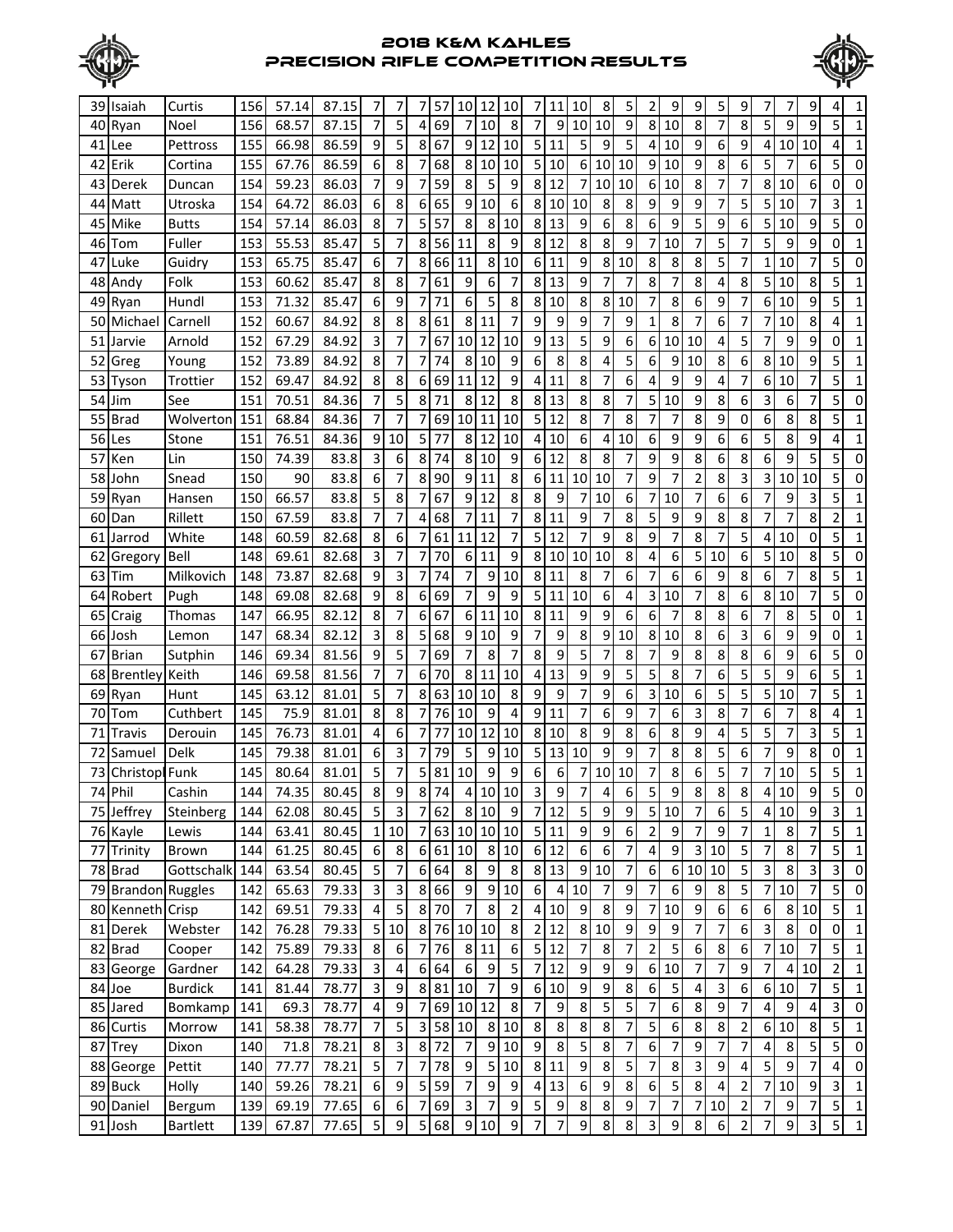



|          | 92 Jeremy            | Kisner          | 139        | 71.34 | 77.65          | 3                       | 7                                | 5              | 71            |                                           | 10                                        | 10               | 5                | 13                      |                  | 9                | 10               | 5                | 6              | 10                      | 3      | 3                       | 8                       | 10               | 4              | 4                       | 0                          |
|----------|----------------------|-----------------|------------|-------|----------------|-------------------------|----------------------------------|----------------|---------------|-------------------------------------------|-------------------------------------------|------------------|------------------|-------------------------|------------------|------------------|------------------|------------------|----------------|-------------------------|--------|-------------------------|-------------------------|------------------|----------------|-------------------------|----------------------------|
|          | 93 Coulter           | Mariott         | 139        | 76.57 | 77.65          | 8                       | 9                                | 5              | 77            | 11                                        | 10                                        | 9                | $\overline{2}$   | 11                      | 10               | 8                | 9                | 6                | 5              | 6                       | 6      | 4                       | $\overline{4}$          | 9                | 6              | 0                       | 1                          |
|          | 94 John              | Stimpson        | 138        | 83.01 | 77.09          | 4                       | 4                                | 8              | 83            | 7                                         | 9                                         | 10               | 5                | 11                      | 7                | 8                | 6                | 6                | 8              | 6                       | 4      | 7                       | $\overline{7}$          | 10               | 6              | 4                       | 1                          |
|          | 95 Trov              | Livesay         | 138        | 61.29 | 77.09          | $\overline{7}$          | 9                                | 6              | 61            | 7                                         | 6                                         | 6                | 8                | 11                      | 9                | 8                | 5                | 5                | 9              | 3                       | 4      | 9                       | 7                       | 9                | 6              | 3                       | 1                          |
|          | 96 Zachary           | Mathis          | 138        | 76.11 | 77.09          | 6                       | 8                                | 5              | 76            | 9                                         | 7                                         | 9                | 5                | 11                      |                  | 7                | 8                | 9                | 7              | 6                       | 4      | 6                       | 4                       | 9                |                | 4                       | 0                          |
| 97       | Nathan               | Livingston      | 138        | 65.92 | 77.09          | 6                       | 9                                | 4              | 66            | 8                                         | 11                                        | 7                | 6                | 12                      | 9                | 9                | 6                | 3                |                | 5                       | 3      | 7                       | 6 <sup>1</sup>          | 10               | 4              | 5                       |                            |
| 98       | Patrick              | Quigley         | 138        | 76.55 | 77.09          | 6                       | 9                                | 4              | 77            | 10                                        | 5                                         | 6                | 7                | 10                      | 8                | 9                | 9                | 6                | 5              | 5                       | 5      | 5                       | 8                       | 7                | 8              | 5                       | 1                          |
| 99       | Tim                  | Heaton          | 137        | 73.41 | 76.54          | 6                       | 8                                | 8              | 73            | 11                                        | 10                                        | 7                | 4                | 9                       | 5                | 8                | 7                | 5                | 10             | 3                       | 3      | 7                       | 6                       | 9                | 6              | 5                       | 0                          |
| 100      |                      | Roodt           | 136        | 54.65 | 75.98          | 5                       | 9                                | 7              | 55            | 11                                        | 10                                        | 9                | 6                | 10                      | 8                | 9                | 5                | 6                | 8              | 6                       | 5      | 3                       | 4                       | 5                | 4              | 5                       | 1                          |
|          | Jan                  |                 |            |       |                | 3                       |                                  |                |               | 11                                        |                                           | 6                |                  | 11                      | 9                |                  |                  |                  | 4              | 9                       |        |                         |                         |                  | 5              | 4                       |                            |
| 101      | Alex                 | Nenadic         | 136        | 65.53 | 75.98          | 5                       | 6                                | 7<br>6         | 66<br>70      |                                           | 8                                         | 5                | 6<br>7           | 9                       |                  | 8                | 6<br>9           | 4                |                | 9                       | 8<br>5 | 8                       | 4                       | 8                |                | 5                       | 1                          |
| 102      | Craig                | Trottier        | 136        | 70.33 | 75.98          |                         | 6                                |                |               | 6                                         | 9                                         |                  |                  |                         | 8                | 8                |                  | 5                | 8              |                         |        | 6                       | 6                       | 5                | 8              |                         | 1                          |
| 103 Jeff |                      | Fox             | 136        | 69.62 | 75.98          | $\overline{7}$          | 10                               | 5              | 70            | 10                                        | $\overline{7}$                            | 9                | 7                | 10                      | $\overline{2}$   | 9                | 9                | 5                | 6              | 4                       | 5      | 9                       | 3                       | 9                | 5              | 4                       | 1                          |
|          | 104 Jesse            | Kuiper          | 136        | 64.39 | 75.98          | 9                       | 3                                | 4              | 64            | 11                                        | 12                                        | 9                | 7                | 9                       | 6                | 8                | 9                | 3                | 10             | 4                       | 3      | 3                       | $\overline{a}$          | 10               | 7              | 4                       | 1                          |
| 105      | Justin               | Miller          | 136        | 90    | 75.98          | 4                       | 6                                | $\overline{2}$ | 90            | 10                                        | 11                                        | $\overline{7}$   | 6                | 9                       | 7                | 7                | 9                | 3                | 8              | 9                       | 6      | 6                       | 7                       | 9                | 5              | 4                       | $\mathbf 1$                |
|          | 106 Dan              | <b>Blake</b>    | 135        | 71.75 | 75.42          | 7                       | 10                               | 7              | 72            | 8                                         | 6                                         | 9                | 5                | 9                       | 8                | 10               | 5                | 1                | 8              | 6                       | 2      | 7                       | 6 <sup>1</sup>          | 10               | 5              | 5                       | 1                          |
| 107      | Justin               | Pender          | 135        | 56.73 | 75.42          | 6                       | 4                                | 5              | 57            | 9                                         | 10                                        | 7                | 6                | 11                      | 8                | 7                | 5                | 8                | 7              | 4                       | 6      | 10                      | 3                       | 9                | 4              | 5                       | 1                          |
| 108      | Ben                  | Hill            | 135        | 79.97 | 75.42          | 3                       | 8                                | 5              | 80            | 10                                        | 8                                         | 9                | 7                | 10                      | 6                | 8                | 5                | 5                | 9              | 2                       | 4      | 5                       | 6                       | 10               | 9              | 5                       | 1                          |
| 109      | Rusty                | Ulmer           | 134        | 71.28 | 74.86          | 3                       | 6                                | 8              | 71            | 8                                         | 10                                        | 7                | 5                | 10                      | 8                | 9                | 8                | 1                | 4              | 6                       | 6      | 6                       | 7                       | 8                | 8              | 5                       | 1                          |
| 110      | Spenser              | <b>Berry</b>    | 134        | 79.8  | 74.86          | $\overline{2}$          | 6                                | 6              | 80            | 9                                         | 11                                        | 9                | 6                | 13                      | 7                | 9                | 5                | 6                | 6              | 7                       | 6      | 7                       | 4                       | 6                | 3              | 5                       | 1                          |
| 111      | John                 | Houk            | 134        | 84.78 | 74.86          | 6                       | 5                                | 4              | 85            | 7                                         | 8                                         | 10               | 8                | 9                       | 7                | 10               | 9                | 3                | 9              | 5                       | 4      | 6                       | 6                       | 9                | 5              | 4                       | 0                          |
| 112      | John                 | Keeter          | 134        | 77.95 | 74.86          | 7                       | 9                                | 3              | 78            | 6                                         | 7                                         | $\mathbf{1}$     | 7                | 9                       | 8                | 9                | 9                | 7                | 9              | 8                       | 7      | 7                       | $6 \mid$                | 10               | 1              | 3                       | 1                          |
| 113      | Luke                 | Holbrook        | 133        | 54.89 | 74.3           | 9                       | $\overline{7}$                   | 8              | 55            | 7                                         | 10                                        | 7                | 6                | 13                      | 8                | 9                | 10               | 4                | 3              | 3                       | 4      | 1                       | 3                       | 9                | 10             | 1                       | 1                          |
|          | 114 Holdun           | Moore           | 133        | 73.3  | 74.3           | 8 <sup>1</sup>          | 10                               | 8              | 73            | 9                                         | 1                                         | 6                | 4                | 8                       | 9                | 4                | 10               | 8                | 10             | 7                       | 6      | $\overline{2}$          | 8                       | 7                | 4              | 3                       | 1                          |
| 115      | Patrick              | Murphy          | 133        | 81.8  | 74.3           | 6                       | 3                                | 8              | 82            | 7                                         | 9                                         | 7                | 5                | 11                      | 7                | 9                | 8                | 2                | 9              | 5                       | 7      | $\overline{2}$          | 5 <sup>1</sup>          | 10               | 10             | $\overline{2}$          | 1                          |
|          | 116 Brian            | Walls           | 133        | 62.77 | 74.3           | 8                       | 9                                | 6              | 63            | 8                                         | 6                                         | 6                | 5                | 9                       |                  | 6                | 7                | 7                | 5              | 8                       | 5      | 8                       | $\overline{4}$          | 10               | 5              | 3                       |                            |
| 117      | Tommy                | Goodson         | 133        | 77.94 | 74.3           | 3                       | 7                                | 6              | 78            | 8                                         | 7                                         | $\overline{2}$   | 7                | 10                      | 6                | 9                | 10               | 8                | 7              | 10                      | 4      | 4                       | $\overline{4}$          | 9                | 6              | 5                       |                            |
| 118      | Jordan               | Davis           | 133        | 81.48 | 74.3           | 8                       | 7                                | 5              | 81            | 7                                         | 9                                         | 10               | 6                | 5                       | 5                | 9                | 9                | 5                | 5              | 10                      | 5      | 9                       | $\overline{4}$          | 10               | 0              | 5                       | 0                          |
| 119      | Mike                 | Rutledge        | 133        | 82.54 | 74.3           | 6                       | 9                                | 4              | 83            | 10                                        | 6                                         | 7                | 6                | 12                      | 8                | 9                | 9                | 5                | 4              | 6                       | 4      | 8                       | 2                       | 10               | $\overline{2}$ | 5                       | 1                          |
| 120      | Patrick              | Proctor         | 132        | 78.72 | 73.74          | $\overline{2}$          | 6                                | 6              | 79            | 9                                         | 5                                         | 9                | 8                | 13                      | 9                | 9                | 6                | 6                | 8              | 6                       | 1      | 4                       | 3 <sup>1</sup>          | 10               | 6              | 5                       | 1                          |
| 121      | Dylan                | Shoop           | 131        | 58.47 | 73.18          | 5                       | 9                                | 8              | 58            | 7                                         | 10                                        | 7                | 6                | 11                      | 9                | 6                | 6                | 6                | 8              | 5                       | 8      | 6                       | 5                       | 5                | 3              | 0                       | 1                          |
| 122      | Austin               | Trottier        | 131        | 65.18 | 73.18          | 6                       | $\overline{c}$                   | 7              | 65            | 10                                        | $\overline{7}$                            | 7                | 5                | 12                      | 8                | 6                | 7                | 4                | 8              | 8                       | 8      | 3                       | $\overline{2}$          | 7                | 9              | 5                       | 0                          |
|          | 123 Lindsey          | Newman          | 131        | 85.25 | 73.18          | 6 <sup>1</sup>          | 10                               | 4              | 85            | 10                                        | 6                                         | 8                | 3                | 10                      | 7                | 7                | 6                | 3                | 8              | 3                       | 5      | 8                       | $\overline{a}$          | 10               | 8              | 5                       | 0                          |
|          | 124 John             | Green           | 131        | 66.9  | 73.18          | 6                       | 8                                | $\overline{2}$ | 67            | 10                                        | 8                                         | 7                | 5                | 9                       | 9                | 7                | 5                | 8                | 8              | 6                       | 6      | $\overline{\mathbf{c}}$ | 5                       | 6                | 8              | 5                       | 1                          |
| 125      | Greg                 | Holbrook        | 130        | 52.69 | 72.63          | $\mathbf{1}$            | 4                                | 7              | 53            | 10                                        | 10                                        | $\overline{7}$   | $\overline{7}$   | 12                      | 10               | 7                | 10               | 5                | 8              | 5                       | 4      | 3                       | 3                       | 9                | 6              | 1                       | 1                          |
|          | 126 Justin           | Ogle            | 130        | 71.84 | 72.63          | 5                       | 7                                |                | 72            | 7                                         | 11                                        | 6                | 4                | 12                      | 10               | 8                | 7                | 2                |                | 4                       | 7      | 5                       | 4                       | 8                | 3              | 5                       | 1                          |
|          | 127 Jaclyn           | Bryan           | 130        | 62.02 | 72.63          | $\overline{7}$          | 6                                |                | 6 62          | ЭI                                        | 5                                         | $\prime$         | 8 <sup>1</sup>   | $12\,$                  | 61               | У                | اک               | $\prime$         | 5              | b                       | 4      | 5                       | 8                       | ΊÛ               | 4              | $\overline{3}$          | $\boldsymbol{0}$           |
|          | 128 Melissa          | Gilliland       | 130        | 73.09 | 72.63          | $\overline{\mathbf{5}}$ | 9                                |                | 3 73          | $\overline{\mathbf{4}}$                   | $\overline{5}$                            | 6                | 5                | 8                       | 7                | 9                | $\infty$         | $\overline{7}$   | $\overline{7}$ | $\boldsymbol{6}$        | 8      | $\overline{7}$          | $\overline{7}$          | 8                | 5              | 5                       | $\mathbf{1}$               |
|          | 129 Jeffrey          | Guerry          | 129        | 70.24 | 72.07          | $\mathbf{3}$            | 8                                | $\overline{7}$ |               | 70 10                                     | $\overline{7}$                            | $\mathsf 3$      | $\boldsymbol{7}$ | 10                      | $\overline{3}$   | $10\,$           | $6 \mid$         | $\sqrt{2}$       | 9              | $6 \mid$                | 6      | 8 <sup>1</sup>          | $6\overline{6}$         | 8                | 4              | 5                       | $\mathbf{1}$               |
|          | 130 Jason            | Tomlinson       | 129        | 74.38 | 72.07          | $\boldsymbol{7}$        | 8                                | 6              | 74            |                                           | 6 12                                      | $\boldsymbol{9}$ | 1                | 11                      | 9                | 5                | 7 <sup>1</sup>   | $\sqrt{4}$       | 7              | 8                       | 5      | $\overline{0}$          | $6 \mid$                | 10               | 6              | $1\overline{ }$         | $\mathbf{1}$               |
|          | 131 Micheal Schlack  |                 | 129        | 75.44 | 72.07          | $\mathbf 2$             | 5                                | 6              |               | 75 10                                     | $\boldsymbol{9}$                          | $\boldsymbol{9}$ | 6                | $\overline{7}$          | 8                | $\bf 8$          | 8 <sup>1</sup>   | 8                | 8              | 6                       | 7      | 8                       | $\overline{3}$          | 4                | 1              | 5                       | $\mathbf{1}$               |
|          | 132 Chuck            | Ewing           | 129        | 58.99 | 72.07          | 5                       | $\boldsymbol{7}$                 | 4              | 59            |                                           | 6 10                                      | $\boldsymbol{6}$ | $\,$ 6 $\,$      | 10                      | 7                | $\bf 8$          | $\infty$         | $\boldsymbol{6}$ | 5              | $\boldsymbol{6}$        | 5      | $\overline{6}$          | 6                       | 10               | 3              | 5 <sub>l</sub>          | $\mathbf 0$                |
|          | 133 Benji            | Alicea          | 128        | 85.13 | 71.51          | $\boldsymbol{6}$        | $\overline{7}$                   | 1              | 85            | $\overline{7}$                            | $\mathsf g$                               | $\boldsymbol{6}$ | 8                | 10                      | $\bf 8$          | $\bf 8$          | $6 \mid$         | 5                | 6              | 8                       | 4      | 4                       | 7 <sup>1</sup>          | 8                | 5              | $\overline{4}$          | $\mathbf 1$                |
|          | 134 Tyler            | Riley           | 127        | 72.82 | 70.95          | $6 \mid$                | 8                                |                | 6 73          | $6\vert$                                  |                                           | 910              | 8                | $\overline{\mathbf{5}}$ | 4                | $10\,$           | 7                | $\boldsymbol{6}$ | 6              | $\boldsymbol{6}$        | 4      | 4                       | 4                       | 10               | 3              | 5 <sub>l</sub>          | $\mathbf 0$                |
|          | $\sqrt{135}$ Bryan   | <b>Buechler</b> | 127        | 73.42 | 70.95          | $\overline{3}$          | 5                                |                | 6 73          |                                           | 7 10 10                                   |                  | $\overline{3}$   | $\boldsymbol{6}$        | $\boldsymbol{9}$ | $\boldsymbol{9}$ | 8 <sup>1</sup>   | $\boldsymbol{6}$ | 6              | $\boldsymbol{9}$        | 5      | 4                       | $\overline{3}$          | $\boldsymbol{6}$ | 6              | $\overline{5}$          | $\mathbf{1}$               |
|          | 136 Bobby            | Keigans         | 125        | 79.68 | 69.83          | $\mathbf 2$             | $\sqrt{4}$                       | 4              | 80            | $\boldsymbol{7}$                          | $\mathsf S$                               | $\boldsymbol{6}$ | $\mathbf{8}$     | 10                      | $\boldsymbol{9}$ | $\boldsymbol{9}$ | $\boldsymbol{9}$ | $\mathbf{2}$     | 9              | $\mathbf 1$             | 5      | 6                       | 6                       | 9                | 9              | 5 <sub>l</sub>          | $\mathsf 0$                |
|          | 137 Chaz             | Macrander 125   |            | 66.01 | 69.83          | $\overline{\mathbf{3}}$ | $\sqrt{4}$                       |                | 3 66          | $\overline{0}$                            | $\overline{8}$                            | $\boldsymbol{7}$ | 7                | 11                      | $\mathbf 1$      | 10               | 8 <sup>1</sup>   | $\mathsf S$      | 9              | $\boldsymbol{9}$        | 3      | $\boldsymbol{6}$        | 7 <sup>1</sup>          | 10               | 8              | 5                       | $\mathbf{1}$               |
|          | 138 Clifft           | Sykes           |            |       | 69.27          | $\overline{7}$          |                                  |                | 8 60          | $\bf 8$                                   | $\boldsymbol{7}$                          | $\boldsymbol{7}$ |                  | 10                      | $\overline{7}$   | $\boldsymbol{6}$ | $\overline{4}$   | 3                | 9              | $\overline{\mathbf{5}}$ | 4      | 5                       | $\overline{\mathbf{5}}$ |                  |                | 5                       |                            |
|          | <b>139 Nick</b>      | Tesh            | 124        | 60.19 |                | $\overline{\mathbf{4}}$ | 5                                |                |               |                                           |                                           |                  | 4                |                         |                  |                  | $6 \mid$         | $\boldsymbol{9}$ |                |                         |        | $\boldsymbol{6}$        | 5                       | 8                | 6              |                         | $\mathbf{1}$               |
|          |                      |                 | 124<br>124 | 82.8  | 69.27          | $6 \mid$                | 4<br>10                          |                | 8 83 10<br>70 |                                           | $\overline{7}$<br>$\overline{\mathbf{r}}$ | $\boldsymbol{7}$ | 9                | 5<br>12                 | 3<br>9           | 6<br>7           | 9                | 3                | 10             | 8                       | 6      |                         | $\overline{3}$          | 5                | 0              | 5<br>4                  | $\mathbf{1}$               |
| 140 Lee  |                      | Ewing           |            | 70.29 | 69.27          | $\overline{\mathbf{4}}$ |                                  | 7              |               | $\mathbf{3}$                              |                                           | 8                | 3                |                         |                  | $\boldsymbol{9}$ | $\overline{4}$   | $\boldsymbol{6}$ | 7              | 4                       | 7      | 2                       | $\overline{\mathbf{3}}$ | 8                | 7              |                         | $\mathbf{1}$               |
|          | 141 Doug<br>142 Mike | Boze<br>Kane    | 123<br>123 | 70.11 | 68.72<br>68.72 | $\mathbf 1$             | $\mathbf{1}$<br>$\boldsymbol{7}$ | 8              | 70<br>69      | $\overline{7}$<br>$\overline{\mathbf{5}}$ | $\bf 8$<br>$\overline{7}$                 | 9<br>$\bf 8$     | 7<br>5           | 5<br>12                 | 5<br>$\bf 8$     | 9                | $\overline{4}$   | $\,8\,$          | 9<br>7         | 7<br>$\bf 8$            | 5<br>9 | 4                       | $6 \mid$                | 10<br>8          | 6              | 5<br>4                  | $\mathbf 1$<br>$\mathbf 0$ |
|          |                      |                 |            | 69.19 |                |                         |                                  | 4              |               |                                           |                                           |                  |                  |                         |                  |                  |                  | $\mathbf 2$      | $\overline{7}$ |                         |        | 2<br>$\overline{7}$     | $\overline{4}$          |                  | 1              | 5                       |                            |
|          | 143 Greg             | Keister         | 122        | 56.47 | 68.16          | $\overline{\mathbf{3}}$ | 4                                | 8              | 56            |                                           | 8 1 2                                     | $\mathbf 1$      | 4                | 9                       | 6                |                  | 5 10             |                  |                | 2                       | 9      |                         |                         | 9                | 6              |                         | $\mathbf{1}$               |
|          | 144 Warren           | Thomas          | 122        | 73.1  | 68.16          | $\pmb{0}$               | 5                                | 7              | 73            | $\overline{\mathbf{5}}$                   | $\boldsymbol{6}$                          | 9                | $\mathbf{3}$     | 10                      | 8 <sup>1</sup>   |                  | 7 10             | 5 <sub>l</sub>   | 10             | 8                       | 7      | $\overline{2}$          | $\overline{3}$          | 8                | 6              | $\overline{\mathbf{3}}$ | $\overline{0}$             |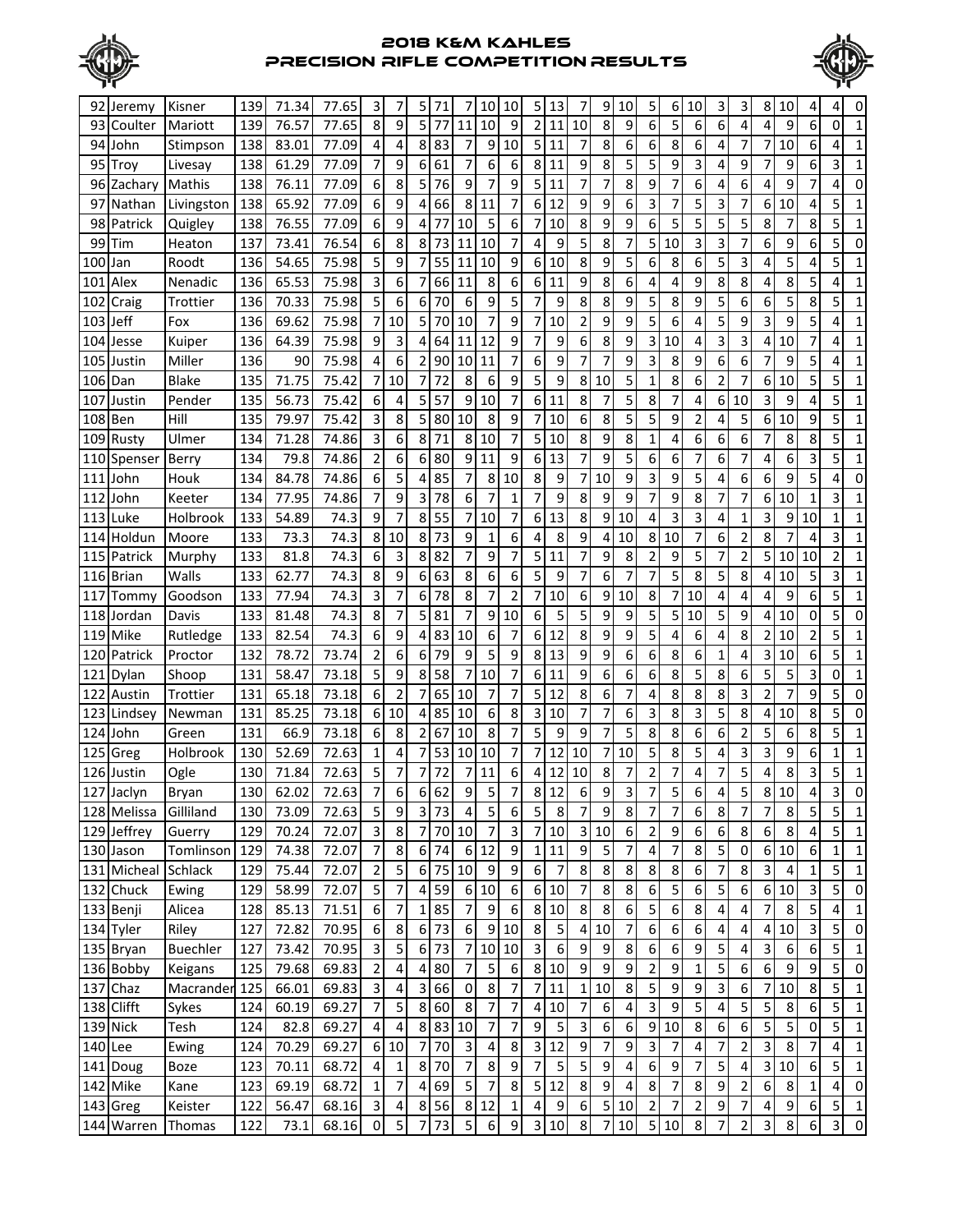



|         | 145 Philip        | Baker           | 122  | 77.28 | 68.16 | 4                       | 5                        | 4                | 77                        | 10               | 6                       | 10                       | 5                             | 8                | 6              | 9                       | 10             | 7                       | 9                         | 5              | 4              | 6                       |                         | 4                | 0              | 5              |                         |
|---------|-------------------|-----------------|------|-------|-------|-------------------------|--------------------------|------------------|---------------------------|------------------|-------------------------|--------------------------|-------------------------------|------------------|----------------|-------------------------|----------------|-------------------------|---------------------------|----------------|----------------|-------------------------|-------------------------|------------------|----------------|----------------|-------------------------|
|         | 146 Mike          | Rogan           | 121  | 52.44 | 67.6  | 3                       | 8                        | 8                | 52                        | 9                | 7                       | 5                        | 6                             | 11               | 9              | 3                       | 9              | 3                       | 10                        | $\overline{2}$ | 1              | 4                       | 5                       | 5                | 8              | 4              | 1                       |
| 147     | Michael           | Lilly           | 121  | 66.23 | 67.6  | 4                       | 7                        | 5                | 66                        | 8                | $\overline{7}$          | 8                        | 2                             | 11               | 5              | 9                       | $\mathbf{1}$   | 6                       | 10                        | 8              | 6              | 2                       | 2                       | 9                | 8              | 3              | 0                       |
| 148     | Ben               | Deremer         | 121  | 82.54 | 67.6  | $\overline{2}$          | 5                        | 4                | 83                        | 8                | 12                      | 7                        | 6                             | 9                | 8              | 9                       | $\overline{7}$ | 2                       | 4                         | 6              | 4              | 8                       | 4                       | 4                | 6              | 5              | 1                       |
| 149     | Rob               | Hardee          | 121  | 73.31 | 67.6  | 6                       | 6                        | 2                | 73                        | 8                | 5                       | $\overline{2}$           | 4                             | 10               | 7              | 7                       | 8              | 5                       | 7                         | 8              | 4              | 4                       | 6                       | 10               | 8              | 3              | 1                       |
| 150     |                   | Linville        | 120  | 88.54 | 67.04 | $\overline{2}$          | 8                        | 5                | 89                        | 2                | 6                       | 6                        | 7                             | 11               | 5              | 10                      | 7              | 8                       | 8                         |                | 5              | 4                       | 4                       | 10               | 5              | DN             | 0                       |
|         | Lee               |                 |      |       |       |                         |                          |                  |                           |                  |                         |                          |                               |                  |                |                         |                |                         |                           |                |                |                         |                         |                  |                |                |                         |
| 151     | Shebrena Vaught   |                 | 119  | 88.24 | 66.48 | 4                       | 8                        | 6                | 88                        | 7                | 4                       | 10                       | 1                             | 9                | 5              | 5                       | 7              | 7                       | 7                         | 6              | 9              | 2                       |                         | 7                | 3              | 4              |                         |
| 152     | Casey             | Hughes          | 118  | 87.26 | 65.92 | 2                       | $\overline{2}$           | 8                | 87                        | 9                | 7                       | 3                        | 8                             | 8                | 8              | 6                       | 8              | 0                       | 7                         | 8              | 6              | 5                       | 3                       | 10               | 5              | 5              | $\Omega$                |
| 153     | Erick             | Stidham         | 118  | 70.27 | 65.92 | 1                       | 7                        | 6                | 70                        | 9                | 8                       | 8                        | 7                             | 9                | 6              | 4                       | 5              | 5                       | 10                        | 5              | 4              | 3                       | 5                       | 8                | $\overline{2}$ | 5              | 1                       |
| 154     | <b>Bradley</b>    | Hall            | 118  | 80.23 | 65.92 | 3                       | 8                        | 5                | 80                        | 8                | 11                      | 9                        | 7                             | 11               | 9              | 8                       | 9              | 4                       | 5                         | 3              | 6              | 2                       | $\mathbf{1}$            | 3                | 1              | 4              | 1                       |
| 155     | <b>Brian</b>      | Johnson         | 118  | 90    | 65.92 | 4                       | 6                        | 5                | 90                        | 7                | 8                       | 6                        | 3                             | 10               | 7              | 7                       | 10             | 3                       | 5                         | 3              | 3              | 4                       | 5                       | 10               | 7              | 4              | 1                       |
| 156     | Clint             | Nicholson       | 117  | 75.35 | 65.36 | 6                       | 5                        | 1                | 75                        | 5                | 9                       | 6                        | 8                             | 7                | 5              | 7                       | 9              | 7                       | 7                         | 10             | 5              | 2                       | 5                       | 8                | 5              | 0              | 0                       |
| 157     | Matt              | Vansandt        | 116  | 74.44 | 64.8  | 0                       | 6                        | 7                | 74                        | 7                | 7                       | 6                        | 6                             | 6                | 8              | 9                       | 6              | 6                       | 5                         | 4              | 4              | 2                       | 8                       | 9                | 5              | 5              | 0                       |
| 158     | Matt              | Phillips        | 116  | 59.25 | 64.8  | 5                       | 8                        | 6                | 59                        | 6                | 8                       | 7                        | 7                             | 8                | 9              | 10                      | $\overline{7}$ | 6                       | 6                         | 3              | 6              | $\overline{2}$          | 4                       | 4                | $\overline{c}$ | 2              | 0                       |
|         | 159 Joseph        | Arabie          | 116  | 60.64 | 64.8  | 5                       | 3                        | 4                | 61                        | 7                | 8                       | 7                        | 8                             | 10               | 8              | 9                       | 8              | 5                       | 3                         | 0              | 6              | 7                       | 7                       | 4                | $\overline{c}$ | 4              | 1                       |
| 160     | Carson            | <b>Brown</b>    | 115  | 82.64 | 64.25 | $\overline{2}$          | 10                       | 6                | 83                        | 5                | 6                       | 6                        | 7                             | 8                | 8              | 5                       | 6              | $\overline{2}$          | 5                         | 6              | 5              | $\overline{2}$          | 6                       | 8                | 8              | 3              | $\mathbf{1}$            |
| 161     | Shane             | Bryan           | 114  | 58.69 | 63.69 | 5                       | 7                        | 7                | 59                        | 6                | 7                       | 3                        | 5                             | 5                | 7              | 8                       | 7              | 7                       | 7                         | $\overline{2}$ | 2              | 6                       | 6                       | 7                | 7              | 3              | 0                       |
| 162     | Joseph            | Funk            | 114  | 77.34 | 63.69 | 5                       | 7                        | 6                | 77                        | 5                | 4                       | 7                        | 3                             | 11               | 8              | 4                       | 7              | 7                       | 5                         | $\overline{2}$ | 5              | 4                       | 6                       | 9                | 4              | 5              | 0                       |
| 163     | Darrell           | Delancey        | 114  | 68.77 | 63.69 | 4                       | 5                        | 3                | 69                        | 4                | 7                       | 6                        | 8                             | 6                | 5              | 7                       | 10             | 3                       | 7                         | 3              | 6              | 6                       | 7                       | 6                | 7              | 3              | 1                       |
| 164     | Jordan            | Glassman        | 114  | 76.32 | 63.69 | 5                       | 3                        | $\overline{2}$   | 76                        | 7                | 10                      | 10                       | 3                             | 7                | $\overline{2}$ | 6                       | 5              | 4                       | 8                         | 7              | 8              | 0                       | 3                       | 10               | 8              | 5              | 1                       |
| 165     | Parrish           | Turner          | 113  | 67.45 | 63.13 | 3                       | 7                        | 6                | 67                        | 10               | 11                      | 8                        | 3                             | 8                | 8              | 2                       | 7              | 0                       | 5                         | 5              | 6              | 2                       | 3                       | 8                | 8              | 2              | 1                       |
| 166     | Clint             | Wood            | 113  | 90    | 63.13 | 5                       | 6                        | 6                | 90                        | 8                | 8                       | 6                        | 3                             | 8                | 5              | 9                       | 6              | $\mathbf{1}$            | 7                         | 4              | 2              | 4                       | $\overline{\mathbf{3}}$ | 10               | 6              | 5              | 1                       |
| 167     | David             | <b>Black</b>    | 113  | 70.17 | 63.13 | 7                       | 5                        | $\overline{2}$   | 70                        | 4                | 5                       | 7                        | 6                             | 10               | 6              | 2                       | 10             | 7                       | 6                         | 5              | 8              | 6                       | 5                       | 7                | $\overline{2}$ | 3              | 0                       |
| 168     | lJohn             | Fillman         | 112  | 80.89 | 62.57 | $\mathbf{1}$            | 6                        | 1                | 81                        | 4                | 9                       | 6                        | $\overline{\mathbf{c}}$       | 12               | 9              | 7                       | 8              | 7                       | 5                         | 5              | 7              | 6                       | 4                       | 8                | $\overline{2}$ | 3              | 0                       |
| 169     | Zachary           | Stamp           | 111  | 63.02 | 62.01 | 6                       | 3                        | 6                | 63                        | 5                | 8                       | 7                        | 6                             | 6                | 6              | 8                       | 9              | $\overline{2}$          | 6                         | 4              | 6              | 5                       | 5                       | 8                | $\overline{2}$ | 2              | 1                       |
| 170     | Matt              | Partain         | 111  | 85.09 | 62.01 | 4                       | 6                        | 6                | 85                        | 6                | 6                       | 6                        | 3                             | 13               | 5              | 7                       | 3              | 5                       | 10                        | 3              | 6              | 6                       | 4                       | 7                | $\mathbf{1}$   | 3              | 1                       |
| 171     | Andrew            | Turner          | 111  | 82.98 | 62.01 | 4                       | 4                        | 5                | 83                        | 4                | 7                       | 7                        | 5                             | 10               | 10             | 6                       | 5              | 7                       | 4                         | 4              | 2              | 4                       | 6                       | 3                | 8              | 5              | 1                       |
| 172     | Matt              | Scibek          | 110  | 78.1  | 61.45 | 7                       | 4                        | 7                | 78                        | 6                | 6                       | 7                        | 7                             | 9                | 5              | 6                       | 6              | 3                       | 6                         | 3              | 6              | 1                       | 6                       | 4                | 9              | 1              |                         |
| 173     | Donnie            | Flowe           | 110  | 63.19 | 61.45 | $\overline{2}$          | 3                        | 5                | 63                        | 6                | 9                       | 6                        | 6                             | 7                | 9              | 7                       | 6              | 4                       | 4                         | 2              | 6              | 8                       | 4                       | 10               | 6              | 0              | 0                       |
| 174     | Steph             | <b>Bostwick</b> | 110  | 90    | 61.45 | $\overline{2}$          | 7                        | 5                | 90                        | 5                | 6                       | 4                        | 7                             | 11               | 9              | 8                       | 8              | 5                       | 5                         | 6              | 4              | 3                       | 6                       | 4                | 2              | $\overline{2}$ | 1                       |
| 175     | <b>Steve</b>      | Montgome        | 110  | 67.56 | 61.45 | 3                       | $\overline{2}$           | 4                | 68                        | 8                | 7                       | 8                        | 7                             | 9                | 10             | 8                       | 5              | 8                       | 6                         | 3              | 4              | 5                       | 3                       | 4                | $\overline{2}$ | 4              | 0                       |
|         | 176 Justin        | Martin          | 110  | 85.62 | 61.45 | $\mathbf{1}$            | 9                        | 4                | 86                        | 10               | 9                       | 8                        | 5                             | 12               | 10             | 6                       | 3              | 4                       | 5                         | $\overline{c}$ | 2              | 6                       | $\mathbf 1$             | 8                | 1              | 3              | 1                       |
| 177     | Collin            | Murphy          | 110  | 90    | 61.45 | $\mathbf{1}$            | 4                        | 1                | 90                        | 5                | 7                       | 5                        | 4                             | 10               | 5              | 10                      | 6              | 6                       | 6                         | 3              | 8              | 3                       | 7                       | 10               | 4              | 4              | 1                       |
| 178     | Todd              | Bonura          | 109  | 61.43 | 60.89 | $\mathbf{1}$            | 3                        | 7                | 61                        | 4                | 7                       | 9                        | $\overline{2}$                | 7                | 6              | 10                      | 8              | 3                       | 6                         | 4              | 4              | 1                       | 5                       | 9                | 7              | 5              | 1                       |
| 179 Ron |                   | Williams        | 109  | 80.85 | 60.89 | 5                       | 9                        | 7                | 81                        | 5                | 9                       | 7                        | 4                             | 5                | 0              | 7                       | 6              | 3                       | 6                         | 4              | 7              | 4                       | 4                       | 9                | 4              | 3              | 1                       |
|         | 180 Shad          | Kimbrell        | 109  | 79.87 | 60.89 | $\overline{7}$          | 3                        | 4                | 80                        | 7                | 8                       | 9                        |                               |                  |                |                         |                |                         | 5                         | 1              | 3              | 5                       | $\mathbf{0}$            | 9                | 9              | $\overline{0}$ | $\boldsymbol{0}$        |
|         | 181 Ryan          | Miller          | 108  | 72.6  | 60.34 | $\overline{3}$          | 5                        | 7                | 73                        | 7                | 10                      | 3                        | $\overline{4}$<br>$\mathbf 2$ | 10               | 6              | $\prime$<br>6           | 9<br>5         | 5<br>$\overline{7}$     | 4                         | $\mathbf 1$    | 5              | $\overline{7}$          |                         | 2 10             | 4              | 4              | $\mathbf 0$             |
|         | 182 Peter         | Howell          | 108  | 90    | 60.34 | $\pmb{4}$               | 9                        | 7                | 90                        | $\mathbf{3}$     | $\mathbf{3}$            | $\bf 8$                  | $\bf 8$                       | 8                | 5              | 7                       | $\overline{5}$ | $\mathsf 3$             | 4                         | 3              | $\overline{5}$ | 3                       | 5 <sup>1</sup>          | 10               | 4              | 4              | $\mathbf 0$             |
|         |                   | Raymond         | 107  |       | 59.78 | $\overline{2}$          |                          |                  | 83                        |                  | 10                      | $\boldsymbol{6}$         |                               | 8                |                |                         | $\overline{7}$ |                         |                           |                |                |                         | $1\vert$                | 9                |                |                | $\mathbf{1}$            |
|         | 183 Jeffrey       |                 |      | 82.81 |       |                         | 4                        | 6                |                           | 4                |                         |                          | 8                             |                  | 8              | 8                       |                | 4                       | 6                         | 3              | 3              | 4                       |                         |                  | 5              | 0              |                         |
|         | 184 Nick          | Craig           | 107  | 87.75 | 59.78 | $\overline{\mathbf{4}}$ | 3                        | 6                | 88                        | 6                | 6                       | $\bf 8$                  | 6                             | 10               | 9              | 7                       | $\vert$ 3      | $\mathbf 1$             | 6                         | 2              | 5              | 6                       | $\overline{\mathbf{3}}$ | 7                | 3              | 5              | $\mathbf{1}$            |
|         | 185 Adam          | <b>Black</b>    | 107  | 82.93 | 59.78 | $\pmb{4}$               | 5                        | 1                | 83                        | 8 <sup>1</sup>   | 8 <sup>1</sup>          | $\boldsymbol{9}$         | 9                             | 11               | 9              | 10                      | 8 <sup>1</sup> | $\pmb{4}$               | 6                         | $\mathbf 2$    | 3              | $\mathbf{1}$            | $\overline{0}$          | $\boldsymbol{6}$ | $\overline{c}$ | $1\vert$       | $\pmb{0}$               |
|         | 186 Ryan          | Hey             | 106  | 61.03 | 59.22 | $1\overline{)}$         | 3                        |                  | 8 61                      | $\overline{2}$   |                         | 9 10                     | 4                             | 8                | 5              | $\boldsymbol{6}$        | $\overline{4}$ | $\mathbf 1$             | $\overline{7}$            | $\overline{7}$ | 3              | $6 \mid$                | 7 <sup>1</sup>          | $\boldsymbol{6}$ | 3              | 5              | $\mathbf{1}$            |
|         | 187 Dave          | McIntyre        | 105  | 60.61 | 58.66 | 8 <sup>1</sup>          | 10                       | $\boldsymbol{7}$ | 61                        | $\mathbf{3}$     | $\overline{\mathbf{3}}$ | $\overline{7}$           | 5                             | $\boldsymbol{6}$ | 4              | $\mathbf 2$             | $\mathbf 2$    | $\mathbf 2$             | $\overline{7}$            | 3              | 4              | $\overline{\mathbf{4}}$ | 5 <sup>1</sup>          | 10               | 8              | $\overline{5}$ | $\pmb{0}$               |
|         | 188 Christy       | Sutton          | 105  | 71.22 | 58.66 | $\overline{3}$          | $\boldsymbol{6}$         |                  | 6 71                      | $\overline{5}$   | $\overline{3}$          | $\mathbf{3}$             | $\mathsf 3$                   | 10               | 5              | $\boldsymbol{6}$        | 8 <sup>1</sup> | $\pmb{4}$               | 6                         | 4              | 4              | $\mathbf{3}$            |                         | 4 10             | $\overline{7}$ | 5 <sub>l</sub> | $\overline{\mathbf{0}}$ |
|         | $189$ Sam         | Dykstra         | 104  | 70.02 | 58.1  | $\overline{\mathbf{4}}$ | 5                        | $\boldsymbol{7}$ |                           | 70 10            | $\overline{5}$          | $\overline{\phantom{a}}$ | $\overline{2}$                | 9                | 6              | $\boldsymbol{6}$        | $\overline{4}$ | $\overline{5}$          | 7                         | $\overline{7}$ | 6              | $\overline{3}$          | 2 <sup>1</sup>          | $\boldsymbol{6}$ | $\mathbf 2$    | $\mathbf 0$    | $\mathbf{1}$            |
|         | 190 Matt          | Hill            | 104  | 74.17 | 58.1  | $\pmb{0}$               | $\overline{\phantom{a}}$ | 5                | 74                        | $5\phantom{.}$   | $\overline{7}$          | $\boldsymbol{9}$         | $\mathbf 2$                   | 11               | 10             | $\pmb{4}$               | $\overline{3}$ | $\overline{\mathbf{3}}$ | 2                         | 5              | 4              | $\mathbf{1}$            | $\overline{5}$          | 9                | 7              | 4              | $\mathbf{1}$            |
|         | 191 Jason         | Stanford        | 104  | 77    | 58.1  | $\mathbf{3}$            | $\overline{2}$           | $\mathbf 1$      | 77                        |                  | 8 10                    | $\bf 8$                  | 5                             | 8                | 8              | 9                       | $\overline{2}$ | 5                       | $\mathsf 3$               | 3              | 4              | 4                       | $1\vert$                | 10               | 5              | 5              | $\overline{\mathbf{0}}$ |
|         | 192 Evan          | Schrodel        | 103  | 90    | 57.54 | $\mathbf 1$             | $\boldsymbol{6}$         | $\overline{7}$   | 90                        | 5 <sup>1</sup>   | $\overline{7}$          | $\mathsf 3$              | 8                             | 11               | 8              | $\boldsymbol{6}$        | $\overline{4}$ | 4                       | $\overline{2}$            | 5              | 4              | $\overline{2}$          | $\mathbf{2}$            | $\overline{7}$   | 6              | 4              | 1                       |
|         | 193 Jimmie        | Todd            | 103  | 74.33 | 57.54 | $\pmb{4}$               | 5                        |                  | 6 74                      | 7                | $\boldsymbol{9}$        | $\boldsymbol{6}$         | 5                             | 7                | 8              | 7                       | $\overline{3}$ | 5                       | 5                         | 2              | 4              | 0                       | 5 <sub>l</sub>          | 8                | 4              | 2              | 1                       |
|         | 194 Justin        | McBurnett 103   |      | 90    | 57.54 | $\overline{2}$          | 4                        | 0                | 90                        | $\boldsymbol{6}$ | $\,8\,$                 | 4                        | 2                             | 11               | 9              | 9                       | $6 \mid$       | $\boldsymbol{6}$        | 4                         | 8              | 4              | 1                       | $\mathbf{3}$            | 4                | 7              | 4              | $\mathbf{1}$            |
|         | 195 Thomas        | Schuenem        | 4102 | 90    | 56.98 | $\mathbf{3}$            | 7                        | 7                | 90                        |                  | 8 1 1                   | 6                        | 4                             | 7                | 7              | 9                       | $6 \mid$       | $\mathsf 3$             | 4                         | 4              | 6              | $\overline{\mathbf{3}}$ | $\overline{2}$          | 4                | 1              | $\mathbf 0$    | $\pmb{0}$               |
|         | 196 John          | Cuckler         | 102  | 72.51 | 56.98 | 8 <sup>1</sup>          | 4                        |                  | 6 73                      | $\overline{4}$   | 7                       | $\bf 8$                  | $\overline{2}$                | 12               | 6              | 7                       | $\overline{3}$ | $\mathbf 1$             | $\ensuremath{\mathsf{3}}$ | 6              | 1              | $\overline{2}$          | $\overline{\mathbf{4}}$ | 7                | 5              | 5 <sup>1</sup> | $\overline{1}$          |
|         | 197 Matthew Tuzzo |                 | 102  | 73.74 | 56.98 | $\overline{4}$          | 4                        |                  | $5 \overline{\smash{74}}$ | $\overline{3}$   | $\boldsymbol{6}$        | $\overline{7}$           | 5                             | $\, 8$           | 9              | $\overline{\mathbf{5}}$ | $6 \mid$       | $\mathsf 3$             | $\mathsf 3$               | $\overline{3}$ | 5              | 4                       | $6 \mid$                | 8                | 3              | 5              | $\pmb{0}$               |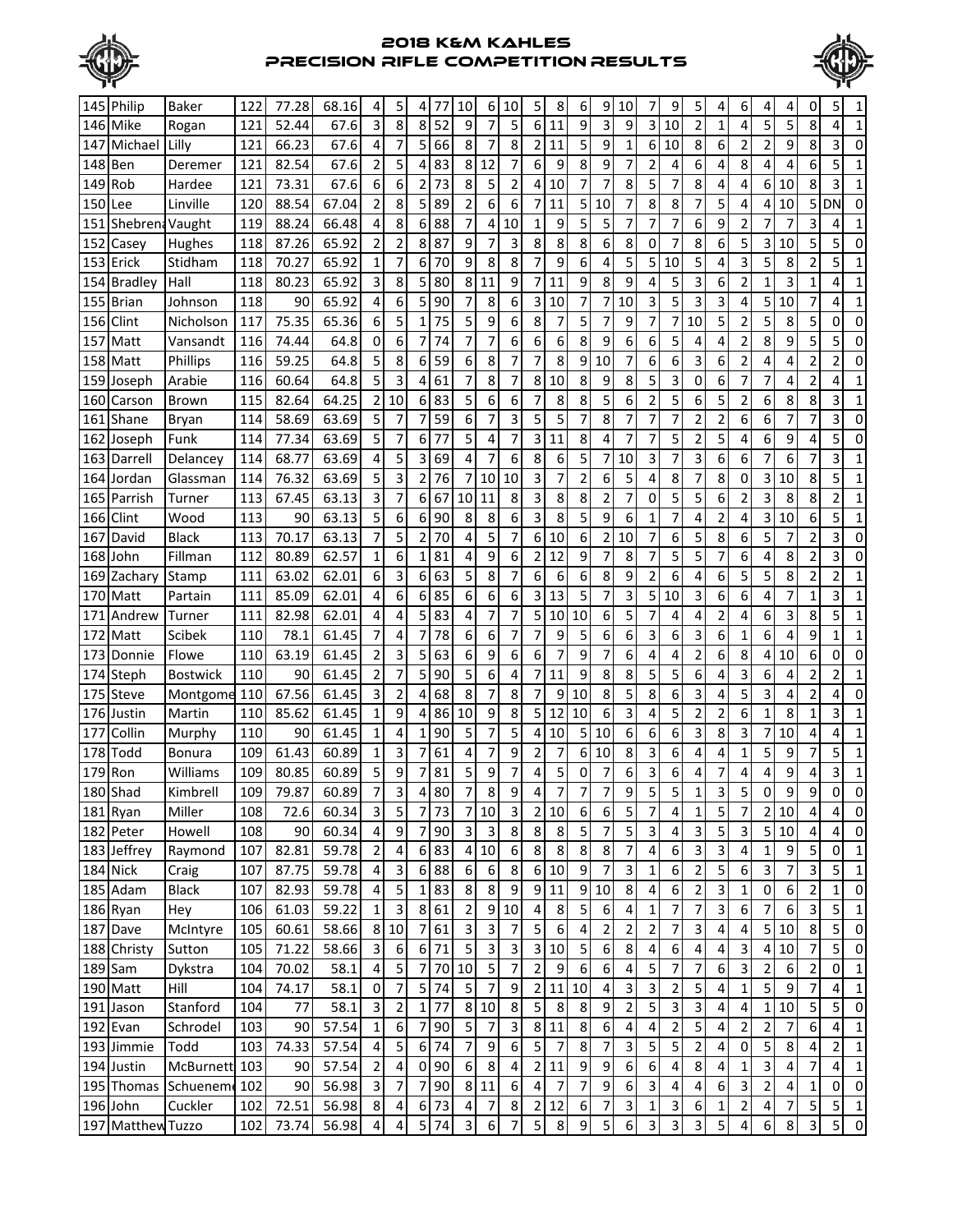



| 5<br>3<br>6<br>8<br>5<br>3<br>$\overline{4}$<br>4<br>81<br>5<br>4<br>3<br>7<br>$\overline{\mathbf{c}}$<br><b>Crawford Turner</b><br>56.42<br>7<br>4<br>10<br>6<br>6<br>199<br>101<br>81.01<br>4<br>1<br>4<br>$\overline{5}$<br>5<br>3<br>6<br>8<br>6<br>7<br>5<br>55.87<br>6<br>90<br>8<br>8<br>6<br>$\overline{2}$<br>0<br>$\overline{2}$<br>3<br>5<br>Timothy Miller<br>100<br>90<br>7<br>4<br>4<br>0<br>200<br>$\overline{2}$<br>8<br>6<br>$\overline{2}$<br>9<br>9<br>7<br>2<br>78.49<br>3<br>8<br>78<br>4<br>4<br>7<br>1<br>3<br>7<br>98<br>54.75<br>7<br>4<br>4<br>0<br>201<br>Kenneth Maples<br>1<br>5<br>$\mathbf 0$<br>9<br>6<br>4<br>5<br>3<br>7<br>98<br>4<br>5<br>77<br>8<br>7<br>10<br>10<br>1<br>0<br>7<br>2<br>77.25<br>54.75<br>0<br>1<br>202<br>Michael<br>Thomas<br>4<br>5<br>6<br>5<br>5<br>8<br>5<br>4<br>5<br>98<br>54.75<br>90<br>8<br>8<br>3<br>3<br>3<br>4<br>7<br>Mark<br>90<br>9<br>1<br>0<br>203<br><b>Bates</b><br>1<br>1<br>5<br>$\overline{c}$<br>3<br>8<br>6<br>7<br>$\overline{\mathbf{c}}$<br>5<br>3<br>6<br>3<br>6<br>5<br>98<br>90<br>54.75<br>7<br>5<br>90<br>6<br>7<br>4<br>4<br>4<br>0<br>204<br>Daniel<br>Gemar<br>$\overline{2}$<br>6<br>98<br>68.88<br>54.75<br>69<br>6<br>6<br>6<br>8<br>8<br>6<br>0<br>5<br>205<br>Randy<br>4<br>2<br>7<br>6<br>2<br>1<br>10<br>4<br>Warren<br>4<br>4<br>1<br>8<br>5<br>3<br>5<br>8<br>98<br>$\overline{4}$<br>5<br>3<br>78<br>3<br>8<br>9<br>3<br>3<br>5<br>77.98<br>54.75<br>6<br>5<br>6<br>206<br><b>Bert</b><br>Dewailly<br>1<br>4<br>4<br>0<br>$\overline{2}$<br>3<br>5<br>97<br>5<br>79<br>5<br>6<br>6<br>0<br>3<br>Hall<br>79.44<br>54.19<br>7<br>4<br>4<br>10<br>4<br>4<br>6<br>1<br>10<br>7<br>4<br>1<br>207<br>Dan<br>$\overline{\mathbf{3}}$<br>8<br>9<br>5<br>71<br>5<br>5<br>3<br>6<br>5<br>6<br>6<br>$\overline{2}$<br>31<br>97<br>71.33<br>54.19<br>7<br>1<br>0<br>4<br>10<br>1<br>208<br><b>Chris</b><br><b>Sterling</b><br>4<br>4<br>5<br>$1\vert$<br>9<br>3<br>5<br>$\overline{2}$<br>Gallardo<br>54.19<br>5<br>85<br>10<br>$\overline{2}$<br>8<br>8<br>4<br>5<br>6<br>2<br>7<br>97<br>84.91<br>1<br>4<br>4<br>5<br>1<br>209<br>Mark<br>$\overline{2}$<br>79<br>7<br>53.07<br>$\overline{2}$<br>7<br>8<br>5<br>9<br>5<br>4<br>6<br>4<br>5<br>5<br>5<br>6<br>5<br>95<br>78.84<br>7<br>1<br>0<br>1<br>1<br>210<br>Jankowski<br>Eugene<br>9<br>$\overline{2}$<br>$\mathbf 1$<br>85<br>6<br>6<br>7<br>9<br>6<br>9<br>$\overline{2}$<br>$\overline{\mathbf{c}}$<br>$\mathbf{1}$<br>3<br>52.51<br>1<br>6<br>10<br>4<br>94<br>1<br>4<br>4<br>1<br>211 Brent<br>Gunn<br>84.56<br>6<br>$\overline{2}$<br>$\overline{2}$<br>3<br>3<br>$\overline{2}$<br>3<br>94<br>52.51<br>5<br>90<br>9<br>$6 \mid$<br>10<br>$\overline{2}$<br>6 <sup>1</sup><br>10<br>90<br>4<br>4<br>7<br>4<br>1<br>1<br>212 Lynsey<br>Davis<br>4<br>5<br>5<br>$\overline{2}$<br>5<br>3<br>9<br>7<br>5<br>$\overline{\mathbf{c}}$<br>5<br>2<br>5<br>5<br>70.33<br>51.96<br>5<br>70<br>4<br>$\overline{3}$<br>10<br>4<br>$\mathbf{1}$<br>93<br>4<br>2<br>213 Percy<br>Baczek<br>8<br>5<br>6<br>5<br>$\mathbf 1$<br>6<br>3<br>5<br>6<br>$\overline{\mathbf{c}}$<br>51.96<br>2<br>81<br>3<br>4<br>93<br>80.89<br>11<br>7<br>7<br>7<br>0<br>0<br>1<br>214<br>Cornelius<br>4<br>Jeremy<br>$\overline{2}$<br>93<br>9<br>81<br>2<br>7<br>3<br>9<br>2<br>3<br>3<br>2<br>9<br>5<br>215 Scott<br>80.64<br>51.96<br>3<br>4<br>6<br>7<br>1<br>6<br>3<br>7<br>0<br>Weaver<br>5<br>3<br>5<br>3<br>5<br>76<br>3<br>5<br>5<br>8<br>5<br>6<br>92<br>75.92<br>51.4<br>5<br>5<br>0<br>6<br>6<br>216<br>Andrew<br>Goodman<br>4<br>4<br>4<br>4<br>1<br>4<br>90<br>50.28<br>6<br>5<br>85<br>3<br>7<br>6<br>3<br>1<br>3<br>5<br>7<br>9<br>3<br>Fazekas<br>85.13<br>4<br>4<br>1<br>4<br>4<br>6<br>4<br>1<br>217<br>Timothv<br>2<br>73.51<br>50.28<br>$\mathbf{1}$<br>9<br>$\overline{2}$<br>74<br>5<br>8<br>6<br>6<br>6<br>2<br>2<br>5<br>5<br>218 Mark<br>90<br>4<br>6<br>4<br>4<br>0<br>10<br>3<br>0<br>Alexander<br>$\overline{2}$<br>8<br>7<br>5<br>6<br>5<br>49.72<br>5<br>83<br>5<br>4<br>0<br>5<br>4<br>4<br>6<br>7<br>5<br>$\overline{2}$<br>219 Adam<br>Funderbur<br>89<br>82.89<br>4<br>4<br>0<br>1<br>89<br>49.72<br>$\overline{4}$<br>86<br>7<br>8<br>9<br>6<br>3<br>3<br>$\overline{2}$<br>3<br>$\overline{2}$<br>5<br>7<br>5<br>86.4<br>1<br>4<br>4<br>4<br>9<br>1<br>1<br>1<br>220<br>Abby<br><b>Manners</b><br>8<br>$\overline{0}$<br>5<br>8<br>5<br>5<br>3<br>5<br>$\overline{2}$<br>88<br>3<br>75<br>5<br>4<br>4<br>7<br>10<br>4<br>7<br>0<br>75.26<br>49.16<br>1<br>1<br>1<br>221<br>Alton<br>Johnson<br>9<br>6<br>3<br>48.6<br>$\Omega$<br>6<br>6<br>6<br>7<br>4<br>7<br>3<br>$\overline{2}$<br>4<br>$\overline{2}$<br>222<br>87<br>69.55<br>1<br>6<br>70<br>6<br>4<br>4<br>0<br>1<br><b>Zach</b><br>Cerrone<br>5 <sup>1</sup><br>6<br>3<br>$\overline{2}$<br>3<br>5<br>6<br>5<br>3<br>87<br>48.6<br>88<br>5<br>9<br>3<br>3<br>5<br>3<br>88.13<br>4<br>4<br>$\mathbf{1}$<br>223 Larry<br>Deese<br>1<br>7<br>4<br>$\overline{0}$<br>10<br>6<br>5<br>0<br>48.04<br>4<br>67<br>7<br>7<br>10<br>7<br>6<br>$\mathbf{1}$<br>$\mathbf{1}$<br>Wright<br>86<br>66.78<br>6<br>0<br>1<br>7<br>7<br>0<br>0<br>1<br>224<br>Ronnie<br>86<br>2<br>70<br>6<br>6<br>3<br>2<br>8<br>2<br>225<br>Kevin<br>Rich<br>70.01<br>48.04<br>5<br>8<br>7<br>4<br>2<br>6<br>2<br>4<br>5<br>4<br>4<br>4<br>1<br>1<br>5<br>9<br>6<br>85<br>$\mathbf{1}$<br>5<br>81<br>6<br>6<br>5<br>3<br>5<br><b>Bill</b><br>80.9<br>47.49<br>7<br>3<br>2<br>4<br>0<br>226<br>Ayres<br>4<br>4<br>1<br>4<br>4<br>1<br>5 <sup>1</sup><br>3<br>5<br>3<br>85<br>73<br>5<br>7<br>8<br>8<br>8<br>4<br>3<br>2<br>3<br>73.41<br>47.49<br>4<br>6<br>4<br>6<br>0<br>0<br>1<br>227<br>Thompson<br>0<br>Joshua<br>3<br>5<br>5<br>5<br>2<br>3<br>85<br>$\overline{0}$<br>7<br>90<br>6<br>4<br>8<br>1<br>228<br>Cohen<br>90<br>47.49<br>4<br>4<br>10<br>4<br>1<br>4<br>4<br>4<br>1<br>Lance<br>5<br>6<br>7<br>$\overline{4}$<br>7<br>0<br>8<br>$\overline{2}$<br>3<br>3<br>3<br>6<br>3<br>5<br>85<br>90<br>47.49<br>3<br>90<br>3<br>4<br>8<br>$\overline{2}$<br>2<br>229<br><b>Sid</b><br>1<br>Dunn<br>3<br>3<br>2<br>84<br>88.93<br>46.93<br>$\overline{0}$<br>6<br>6<br>89<br>8<br>5<br>10<br>9<br>8<br>10<br>$\mathbf{1}$<br>3<br>$\overline{2}$<br>3<br>0<br>3<br>$\overline{2}$<br>0<br>230<br>Srdjan<br>Prodanovid<br>0<br>5<br>8<br>5<br>4<br>5<br>$\overline{c}$<br>84<br>$\mathbf{1}$<br>6<br>73<br>6<br>$\mathbf 1$<br>9<br>6<br>1<br>8<br>0<br>231<br>72.69<br>46.93<br>6<br>1<br>1<br>4<br>1<br>Smith<br>4<br><b>James</b><br>$\overline{4}$<br>5<br>5<br>6<br>5<br>46.93<br>5<br>2<br>90<br>6<br>7<br>9<br>6<br>5<br>$\mathbf{1}$<br>5<br>2<br>3<br>2<br>232 Drew<br>84<br>90<br>4<br>1<br>0<br>1<br>Lacour<br>233 Drew<br>Manners<br>83<br>68.68<br>46.37<br>5 69<br>$\overline{2}$<br>3<br>9<br>6<br>2<br>$\overline{2}$<br>6<br>$\overline{\mathbf{c}}$<br>3<br>3<br>3<br>6<br>3 <sup>1</sup><br>7<br>4<br>6<br>3<br>0<br>$\prime$<br>5<br>5<br>$\vert$<br>$\overline{3}$<br>$\overline{2}$<br>5<br>8<br>$\mathsf S$<br>5<br>3<br>5<br>$\mathbf 1$<br>3<br>90<br>6<br>4<br>5<br>$\mathbf{1}$<br>6<br>$\mathbf 0$<br>234 Jennifer Seymour<br>83<br>46.37<br>4<br>90<br>4<br>6 <sup>1</sup><br>$\overline{3}$<br>$\mathbf{3}$<br>5<br>$\overline{5}$<br>$\mathbf 2$<br>235 Joey<br>83<br>46.37<br>90<br>$\overline{\mathbf{5}}$<br>6<br>4<br>3<br>2<br>4<br>7<br>Hargrave<br>90<br>7<br>4<br>7<br>1<br>4<br>0<br>1<br>4<br>$\overline{5}$<br>$6 \mid$<br>3<br>$\mathbf 2$<br>5<br>$\mathbf{2}$<br>$\overline{2}$<br>83<br>46.37<br>$\mathbf{3}$<br>8 <sup>1</sup><br>10<br>7<br>3<br>Terhune<br>90<br>4<br>90<br>7<br>0<br>2<br>$\mathbf{1}$<br>236 Timothy<br>7<br>4<br>1<br>1<br>$\overline{3}$<br>$\overline{5}$<br>5<br>5<br>$\mathbf{3}$<br>$\mathbf{2}$<br>83<br>87.99<br>46.37<br>5<br>88<br>4<br>9<br>6<br>2<br>6<br>9<br>2<br>237 Ken<br>Flood<br>2<br>7<br>4<br>2<br>1<br>0<br>1<br>$\overline{3}$<br>9<br>$\overline{6}$<br>$\overline{2}$<br>$\overline{2}$<br>$\bf 8$<br>$\mathsf 3$<br>3<br>4<br>$\mathbf 2$<br>45.81<br>6<br>5<br>75<br>4<br>3<br>$\overline{2}$<br>82<br>75.1<br>2<br>8<br>0<br>6<br>$\pmb{0}$<br>238 Aaron<br>Parmenter<br>4<br>$\overline{3}$<br>$\mathbf{8}$<br>$\mathbf 2$<br>$\overline{\mathbf{3}}$<br>$\overline{\mathbf{5}}$<br>$\boldsymbol{6}$<br>$\mathsf 3$<br>9<br>$\overline{0}$<br>$\mathbf 2$<br>6<br>5<br>$\mathsf{O}\xspace$<br>$\overline{7}$<br>45.81<br>4<br>90<br>6<br>0<br>$\boldsymbol{6}$<br>$\pmb{0}$<br>239 Dustin<br>Cathey<br>82<br>90<br>3<br>4<br>$\overline{\mathcal{I}}$<br>$\overline{7}$<br>5 <sub>l</sub><br>$\overline{7}$<br>$\mathsf 3$<br>5<br>8<br>45.25<br>90<br>$\mathbf 1$<br>$\mathbf 1$<br>3<br>3<br>4<br>$\overline{2}$<br>$\mathbf 1$<br>8<br>81<br>90<br>4<br>2<br>4<br>$\mathbf{1}$<br>$\overline{4}$<br>$\mathbf 1$<br>240 Gerard<br>Enigk<br>$\overline{7}$<br>$\overline{7}$<br>$\overline{\mathbf{5}}$<br>8 <sup>1</sup><br>3<br>$\overline{2}$<br>$\mathsf 3$<br>$\overline{c}$<br>$\mathbf 2$<br>$1\vert$<br>5<br>$\overline{0}$<br>6<br>$\overline{7}$<br>90<br>6<br>3<br>$\overline{2}$<br>$\mathbf 2$<br>$\overline{3}$<br>80<br>44.69<br>6<br>Evans<br>90<br>241 Stephen<br>$\overline{\mathbf{3}}$<br>$\overline{7}$<br>4<br>5<br>4<br>$1\vert$<br>4<br>$\mathbf 1$<br>$\vert 4 \vert$<br>6<br>79<br>73<br>3<br>9<br>5<br>4<br>$\overline{2}$<br>5<br>3<br>242 Eric<br>72.69<br>44.13<br>4<br>0<br>Garza<br>4<br>$6 \overline{6}$<br>$\overline{2}$<br>5<br>$\overline{5}$<br>$\boldsymbol{6}$<br>7<br>$\overline{\mathbf{c}}$<br>$\pmb{0}$<br>3<br>$\mathbf{1}$<br>$1\vert$<br>6<br>Enos<br>77<br>43.02<br>6<br>80<br>8<br>$\bf 8$<br>$\mathbf 1$<br>2<br>243 Greg<br>80.08<br>$\overline{2}$<br>4<br>1<br>6<br>$\overline{5}$<br>$\overline{7}$<br>$\overline{0}$<br>$\overline{\mathbf{c}}$<br>$\overline{\mathcal{I}}$<br>3<br>5<br>3<br>4<br>$\mathsf{O}\xspace$<br>$1\vert$<br>3<br>5<br><b>Barber</b><br>76<br>42.46<br>$\overline{3}$<br>5<br>84<br>3<br>6<br>244 Forest<br>84.41<br>4<br>4<br>$\mathbf{2}$<br>$\boldsymbol{6}$<br>73<br>40.78<br>$\mathsf 0$<br>9<br>9<br>$\overline{2}$<br>6<br>5<br>8<br>$1\vert$<br>4<br>3<br>2<br>245 jeremy<br>2<br>11<br>2<br>swanson<br>0<br>$\overline{\mathbf{3}}$<br>$\mathbf{2}$<br>$\overline{2}$<br>72<br>4<br>90<br>5<br>6<br>3<br>7<br>4<br>6<br>2<br>5<br>$\overline{2}$<br>246 Albert<br>Wannenma<br>90<br>40.22<br>6<br>5<br>1<br>1<br>1<br>4<br>2<br>$\overline{3}$<br>3<br>$\overline{2}$<br>5<br>$\overline{\mathbf{c}}$<br>247 Shawn<br>70<br>39.11<br>3<br>90<br>5<br>4<br>2<br>3<br>7<br>4<br>6<br>1<br>2<br>$\overline{2}$<br>3<br>Leckey<br>90<br>1<br>7<br>4<br>$\overline{2}$<br>$\overline{\mathbf{5}}$<br>3<br>$\vert$ 3<br>68<br>7<br>9<br>$\mathbf{1}$<br>$\mathbf 1$<br>$\overline{c}$<br>3<br>7<br>$\mathbf{3}$<br>90<br>37.99<br>6<br>90<br>4<br>0<br>8<br>1<br>0<br>2<br>248 Wade<br>1<br>Young<br>$\overline{2}$<br>5<br>$\mathbf{3}$<br>3<br>$\overline{0}$<br>$\mathbf{2}$<br>$\overline{\mathbf{c}}$<br>$\overline{c}$<br>5<br>3<br>3<br>5<br>7<br>77.49<br>37.43<br>4<br>77<br>5<br>3<br>2<br>$\mathbf{2}$<br>249 Karsten<br>Beutnagel<br>67<br>4<br>4 | 198 Zak | Keehn      | 101 | 70.28 | 56.42 | $\overline{4}$ | 4 | 6 | 70   | 9 |                | 4                       | 5 | 5 | 5              | 5 | 6                       | 4         | 8                       | 0           | 3 | 5 | 6              | 8 | 3 |    | 0            |
|-------------------------------------------------------------------------------------------------------------------------------------------------------------------------------------------------------------------------------------------------------------------------------------------------------------------------------------------------------------------------------------------------------------------------------------------------------------------------------------------------------------------------------------------------------------------------------------------------------------------------------------------------------------------------------------------------------------------------------------------------------------------------------------------------------------------------------------------------------------------------------------------------------------------------------------------------------------------------------------------------------------------------------------------------------------------------------------------------------------------------------------------------------------------------------------------------------------------------------------------------------------------------------------------------------------------------------------------------------------------------------------------------------------------------------------------------------------------------------------------------------------------------------------------------------------------------------------------------------------------------------------------------------------------------------------------------------------------------------------------------------------------------------------------------------------------------------------------------------------------------------------------------------------------------------------------------------------------------------------------------------------------------------------------------------------------------------------------------------------------------------------------------------------------------------------------------------------------------------------------------------------------------------------------------------------------------------------------------------------------------------------------------------------------------------------------------------------------------------------------------------------------------------------------------------------------------------------------------------------------------------------------------------------------------------------------------------------------------------------------------------------------------------------------------------------------------------------------------------------------------------------------------------------------------------------------------------------------------------------------------------------------------------------------------------------------------------------------------------------------------------------------------------------------------------------------------------------------------------------------------------------------------------------------------------------------------------------------------------------------------------------------------------------------------------------------------------------------------------------------------------------------------------------------------------------------------------------------------------------------------------------------------------------------------------------------------------------------------------------------------------------------------------------------------------------------------------------------------------------------------------------------------------------------------------------------------------------------------------------------------------------------------------------------------------------------------------------------------------------------------------------------------------------------------------------------------------------------------------------------------------------------------------------------------------------------------------------------------------------------------------------------------------------------------------------------------------------------------------------------------------------------------------------------------------------------------------------------------------------------------------------------------------------------------------------------------------------------------------------------------------------------------------------------------------------------------------------------------------------------------------------------------------------------------------------------------------------------------------------------------------------------------------------------------------------------------------------------------------------------------------------------------------------------------------------------------------------------------------------------------------------------------------------------------------------------------------------------------------------------------------------------------------------------------------------------------------------------------------------------------------------------------------------------------------------------------------------------------------------------------------------------------------------------------------------------------------------------------------------------------------------------------------------------------------------------------------------------------------------------------------------------------------------------------------------------------------------------------------------------------------------------------------------------------------------------------------------------------------------------------------------------------------------------------------------------------------------------------------------------------------------------------------------------------------------------------------------------------------------------------------------------------------------------------------------------------------------------------------------------------------------------------------------------------------------------------------------------------------------------------------------------------------------------------------------------------------------------------------------------------------------------------------------------------------------------------------------------------------------------------------------------------------------------------------------------------------------------------------------------------------------------------------------------------------------------------------------------------------------------------------------------------------------------------------------------------------------------------------------------------------------------------------------------------------------------------------------------------------------------------------------------------------------------------------------------------------------------------------------------------------------------------------------------------------------------------------------------------------------------------------------------------------------------------------------------------------------------------------------------------------------------------------------------------------------------------------------------------------------------------------------------------------------------------------------------------------------------------------------------------------------------------------------------------------------------------------------------------------------------------------------------------------------------------------------------------------------------------------------------------------------------------------------------------------------------------------------------------------------------------------------------------------------------------------------------------------------------------------------------------------------------------------------------------------------------------------------------------------------------------------------------------------------------------------------------------------------------------------------------------------------------------------------------------------------------------------------------------------------------------------------------------------------------------------------------------------------------------------------------------------------------------------------------------------------------------------------------------------------------------------------------------------------------------------------------------------------------------------------------------------------------------------------------------------------------------------------------------------------------------------------------------------------------------------------------------------------------------------------------------------------------------------------------------------------------------------------------------------------------------------------------------------------------------------------------------------------------------------------------------------------------------------------------------------------------------------------------------------------------------------------------------------------------------------------------------------------------------------------------------------------------------------------------------------------------------------------------------------------------------------------------------------------------------------------------------------------------------------------------------------------------------------------------------------------------------------------------------------------------------------------------------------------------------------------------------------------------------------------------------------------------------------------------------------------------------------------------------------------------------------------------------------------------------------------------------------------------------------------------------------------------------------------------------------------------------------------------------------------------------------------------------------------------------------------------------------------------------------------------------------------------------------------------------------------------------------------------------------------------------------------------|---------|------------|-----|-------|-------|----------------|---|---|------|---|----------------|-------------------------|---|---|----------------|---|-------------------------|-----------|-------------------------|-------------|---|---|----------------|---|---|----|--------------|
|                                                                                                                                                                                                                                                                                                                                                                                                                                                                                                                                                                                                                                                                                                                                                                                                                                                                                                                                                                                                                                                                                                                                                                                                                                                                                                                                                                                                                                                                                                                                                                                                                                                                                                                                                                                                                                                                                                                                                                                                                                                                                                                                                                                                                                                                                                                                                                                                                                                                                                                                                                                                                                                                                                                                                                                                                                                                                                                                                                                                                                                                                                                                                                                                                                                                                                                                                                                                                                                                                                                                                                                                                                                                                                                                                                                                                                                                                                                                                                                                                                                                                                                                                                                                                                                                                                                                                                                                                                                                                                                                                                                                                                                                                                                                                                                                                                                                                                                                                                                                                                                                                                                                                                                                                                                                                                                                                                                                                                                                                                                                                                                                                                                                                                                                                                                                                                                                                                                                                                                                                                                                                                                                                                                                                                                                                                                                                                                                                                                                                                                                                                                                                                                                                                                                                                                                                                                                                                                                                                                                                                                                                                                                                                                                                                                                                                                                                                                                                                                                                                                                                                                                                                                                                                                                                                                                                                                                                                                                                                                                                                                                                                                                                                                                                                                                                                                                                                                                                                                                                                                                                                                                                                                                                                                                                                                                                                                                                                                                                                                                                                                                                                                                                                                                                                                                                                                                                                                                                                                                                                                                                                                                                                                                                                                                                                                                                                                                                                                                                                                                                                                                                                                                                                                                                                                                                                                                                                                                                                                                                                                                                                                                                                                                                                                                                                                                                                                                                                                                                                                                                                                                                                                                           |         |            |     |       |       |                |   |   |      |   |                |                         |   |   |                |   |                         |           |                         |             |   |   |                |   |   |    |              |
|                                                                                                                                                                                                                                                                                                                                                                                                                                                                                                                                                                                                                                                                                                                                                                                                                                                                                                                                                                                                                                                                                                                                                                                                                                                                                                                                                                                                                                                                                                                                                                                                                                                                                                                                                                                                                                                                                                                                                                                                                                                                                                                                                                                                                                                                                                                                                                                                                                                                                                                                                                                                                                                                                                                                                                                                                                                                                                                                                                                                                                                                                                                                                                                                                                                                                                                                                                                                                                                                                                                                                                                                                                                                                                                                                                                                                                                                                                                                                                                                                                                                                                                                                                                                                                                                                                                                                                                                                                                                                                                                                                                                                                                                                                                                                                                                                                                                                                                                                                                                                                                                                                                                                                                                                                                                                                                                                                                                                                                                                                                                                                                                                                                                                                                                                                                                                                                                                                                                                                                                                                                                                                                                                                                                                                                                                                                                                                                                                                                                                                                                                                                                                                                                                                                                                                                                                                                                                                                                                                                                                                                                                                                                                                                                                                                                                                                                                                                                                                                                                                                                                                                                                                                                                                                                                                                                                                                                                                                                                                                                                                                                                                                                                                                                                                                                                                                                                                                                                                                                                                                                                                                                                                                                                                                                                                                                                                                                                                                                                                                                                                                                                                                                                                                                                                                                                                                                                                                                                                                                                                                                                                                                                                                                                                                                                                                                                                                                                                                                                                                                                                                                                                                                                                                                                                                                                                                                                                                                                                                                                                                                                                                                                                                                                                                                                                                                                                                                                                                                                                                                                                                                                                                                           |         |            |     |       |       |                |   |   |      |   |                |                         |   |   |                |   |                         |           |                         |             |   |   |                |   |   |    |              |
|                                                                                                                                                                                                                                                                                                                                                                                                                                                                                                                                                                                                                                                                                                                                                                                                                                                                                                                                                                                                                                                                                                                                                                                                                                                                                                                                                                                                                                                                                                                                                                                                                                                                                                                                                                                                                                                                                                                                                                                                                                                                                                                                                                                                                                                                                                                                                                                                                                                                                                                                                                                                                                                                                                                                                                                                                                                                                                                                                                                                                                                                                                                                                                                                                                                                                                                                                                                                                                                                                                                                                                                                                                                                                                                                                                                                                                                                                                                                                                                                                                                                                                                                                                                                                                                                                                                                                                                                                                                                                                                                                                                                                                                                                                                                                                                                                                                                                                                                                                                                                                                                                                                                                                                                                                                                                                                                                                                                                                                                                                                                                                                                                                                                                                                                                                                                                                                                                                                                                                                                                                                                                                                                                                                                                                                                                                                                                                                                                                                                                                                                                                                                                                                                                                                                                                                                                                                                                                                                                                                                                                                                                                                                                                                                                                                                                                                                                                                                                                                                                                                                                                                                                                                                                                                                                                                                                                                                                                                                                                                                                                                                                                                                                                                                                                                                                                                                                                                                                                                                                                                                                                                                                                                                                                                                                                                                                                                                                                                                                                                                                                                                                                                                                                                                                                                                                                                                                                                                                                                                                                                                                                                                                                                                                                                                                                                                                                                                                                                                                                                                                                                                                                                                                                                                                                                                                                                                                                                                                                                                                                                                                                                                                                                                                                                                                                                                                                                                                                                                                                                                                                                                                                                                           |         |            |     |       |       |                |   |   |      |   |                |                         |   |   |                |   |                         |           |                         |             |   |   |                |   |   |    |              |
|                                                                                                                                                                                                                                                                                                                                                                                                                                                                                                                                                                                                                                                                                                                                                                                                                                                                                                                                                                                                                                                                                                                                                                                                                                                                                                                                                                                                                                                                                                                                                                                                                                                                                                                                                                                                                                                                                                                                                                                                                                                                                                                                                                                                                                                                                                                                                                                                                                                                                                                                                                                                                                                                                                                                                                                                                                                                                                                                                                                                                                                                                                                                                                                                                                                                                                                                                                                                                                                                                                                                                                                                                                                                                                                                                                                                                                                                                                                                                                                                                                                                                                                                                                                                                                                                                                                                                                                                                                                                                                                                                                                                                                                                                                                                                                                                                                                                                                                                                                                                                                                                                                                                                                                                                                                                                                                                                                                                                                                                                                                                                                                                                                                                                                                                                                                                                                                                                                                                                                                                                                                                                                                                                                                                                                                                                                                                                                                                                                                                                                                                                                                                                                                                                                                                                                                                                                                                                                                                                                                                                                                                                                                                                                                                                                                                                                                                                                                                                                                                                                                                                                                                                                                                                                                                                                                                                                                                                                                                                                                                                                                                                                                                                                                                                                                                                                                                                                                                                                                                                                                                                                                                                                                                                                                                                                                                                                                                                                                                                                                                                                                                                                                                                                                                                                                                                                                                                                                                                                                                                                                                                                                                                                                                                                                                                                                                                                                                                                                                                                                                                                                                                                                                                                                                                                                                                                                                                                                                                                                                                                                                                                                                                                                                                                                                                                                                                                                                                                                                                                                                                                                                                                                                           |         |            |     |       |       |                |   |   |      |   |                |                         |   |   |                |   |                         |           |                         |             |   |   |                |   |   |    |              |
|                                                                                                                                                                                                                                                                                                                                                                                                                                                                                                                                                                                                                                                                                                                                                                                                                                                                                                                                                                                                                                                                                                                                                                                                                                                                                                                                                                                                                                                                                                                                                                                                                                                                                                                                                                                                                                                                                                                                                                                                                                                                                                                                                                                                                                                                                                                                                                                                                                                                                                                                                                                                                                                                                                                                                                                                                                                                                                                                                                                                                                                                                                                                                                                                                                                                                                                                                                                                                                                                                                                                                                                                                                                                                                                                                                                                                                                                                                                                                                                                                                                                                                                                                                                                                                                                                                                                                                                                                                                                                                                                                                                                                                                                                                                                                                                                                                                                                                                                                                                                                                                                                                                                                                                                                                                                                                                                                                                                                                                                                                                                                                                                                                                                                                                                                                                                                                                                                                                                                                                                                                                                                                                                                                                                                                                                                                                                                                                                                                                                                                                                                                                                                                                                                                                                                                                                                                                                                                                                                                                                                                                                                                                                                                                                                                                                                                                                                                                                                                                                                                                                                                                                                                                                                                                                                                                                                                                                                                                                                                                                                                                                                                                                                                                                                                                                                                                                                                                                                                                                                                                                                                                                                                                                                                                                                                                                                                                                                                                                                                                                                                                                                                                                                                                                                                                                                                                                                                                                                                                                                                                                                                                                                                                                                                                                                                                                                                                                                                                                                                                                                                                                                                                                                                                                                                                                                                                                                                                                                                                                                                                                                                                                                                                                                                                                                                                                                                                                                                                                                                                                                                                                                                                                           |         |            |     |       |       |                |   |   |      |   |                |                         |   |   |                |   |                         |           |                         |             |   |   |                |   |   |    |              |
|                                                                                                                                                                                                                                                                                                                                                                                                                                                                                                                                                                                                                                                                                                                                                                                                                                                                                                                                                                                                                                                                                                                                                                                                                                                                                                                                                                                                                                                                                                                                                                                                                                                                                                                                                                                                                                                                                                                                                                                                                                                                                                                                                                                                                                                                                                                                                                                                                                                                                                                                                                                                                                                                                                                                                                                                                                                                                                                                                                                                                                                                                                                                                                                                                                                                                                                                                                                                                                                                                                                                                                                                                                                                                                                                                                                                                                                                                                                                                                                                                                                                                                                                                                                                                                                                                                                                                                                                                                                                                                                                                                                                                                                                                                                                                                                                                                                                                                                                                                                                                                                                                                                                                                                                                                                                                                                                                                                                                                                                                                                                                                                                                                                                                                                                                                                                                                                                                                                                                                                                                                                                                                                                                                                                                                                                                                                                                                                                                                                                                                                                                                                                                                                                                                                                                                                                                                                                                                                                                                                                                                                                                                                                                                                                                                                                                                                                                                                                                                                                                                                                                                                                                                                                                                                                                                                                                                                                                                                                                                                                                                                                                                                                                                                                                                                                                                                                                                                                                                                                                                                                                                                                                                                                                                                                                                                                                                                                                                                                                                                                                                                                                                                                                                                                                                                                                                                                                                                                                                                                                                                                                                                                                                                                                                                                                                                                                                                                                                                                                                                                                                                                                                                                                                                                                                                                                                                                                                                                                                                                                                                                                                                                                                                                                                                                                                                                                                                                                                                                                                                                                                                                                                                                           |         |            |     |       |       |                |   |   |      |   |                |                         |   |   |                |   |                         |           |                         |             |   |   |                |   |   |    |              |
|                                                                                                                                                                                                                                                                                                                                                                                                                                                                                                                                                                                                                                                                                                                                                                                                                                                                                                                                                                                                                                                                                                                                                                                                                                                                                                                                                                                                                                                                                                                                                                                                                                                                                                                                                                                                                                                                                                                                                                                                                                                                                                                                                                                                                                                                                                                                                                                                                                                                                                                                                                                                                                                                                                                                                                                                                                                                                                                                                                                                                                                                                                                                                                                                                                                                                                                                                                                                                                                                                                                                                                                                                                                                                                                                                                                                                                                                                                                                                                                                                                                                                                                                                                                                                                                                                                                                                                                                                                                                                                                                                                                                                                                                                                                                                                                                                                                                                                                                                                                                                                                                                                                                                                                                                                                                                                                                                                                                                                                                                                                                                                                                                                                                                                                                                                                                                                                                                                                                                                                                                                                                                                                                                                                                                                                                                                                                                                                                                                                                                                                                                                                                                                                                                                                                                                                                                                                                                                                                                                                                                                                                                                                                                                                                                                                                                                                                                                                                                                                                                                                                                                                                                                                                                                                                                                                                                                                                                                                                                                                                                                                                                                                                                                                                                                                                                                                                                                                                                                                                                                                                                                                                                                                                                                                                                                                                                                                                                                                                                                                                                                                                                                                                                                                                                                                                                                                                                                                                                                                                                                                                                                                                                                                                                                                                                                                                                                                                                                                                                                                                                                                                                                                                                                                                                                                                                                                                                                                                                                                                                                                                                                                                                                                                                                                                                                                                                                                                                                                                                                                                                                                                                                                                           |         |            |     |       |       |                |   |   |      |   |                |                         |   |   |                |   |                         |           |                         |             |   |   |                |   |   |    |              |
|                                                                                                                                                                                                                                                                                                                                                                                                                                                                                                                                                                                                                                                                                                                                                                                                                                                                                                                                                                                                                                                                                                                                                                                                                                                                                                                                                                                                                                                                                                                                                                                                                                                                                                                                                                                                                                                                                                                                                                                                                                                                                                                                                                                                                                                                                                                                                                                                                                                                                                                                                                                                                                                                                                                                                                                                                                                                                                                                                                                                                                                                                                                                                                                                                                                                                                                                                                                                                                                                                                                                                                                                                                                                                                                                                                                                                                                                                                                                                                                                                                                                                                                                                                                                                                                                                                                                                                                                                                                                                                                                                                                                                                                                                                                                                                                                                                                                                                                                                                                                                                                                                                                                                                                                                                                                                                                                                                                                                                                                                                                                                                                                                                                                                                                                                                                                                                                                                                                                                                                                                                                                                                                                                                                                                                                                                                                                                                                                                                                                                                                                                                                                                                                                                                                                                                                                                                                                                                                                                                                                                                                                                                                                                                                                                                                                                                                                                                                                                                                                                                                                                                                                                                                                                                                                                                                                                                                                                                                                                                                                                                                                                                                                                                                                                                                                                                                                                                                                                                                                                                                                                                                                                                                                                                                                                                                                                                                                                                                                                                                                                                                                                                                                                                                                                                                                                                                                                                                                                                                                                                                                                                                                                                                                                                                                                                                                                                                                                                                                                                                                                                                                                                                                                                                                                                                                                                                                                                                                                                                                                                                                                                                                                                                                                                                                                                                                                                                                                                                                                                                                                                                                                                                                           |         |            |     |       |       |                |   |   |      |   |                |                         |   |   |                |   |                         |           |                         |             |   |   |                |   |   |    |              |
|                                                                                                                                                                                                                                                                                                                                                                                                                                                                                                                                                                                                                                                                                                                                                                                                                                                                                                                                                                                                                                                                                                                                                                                                                                                                                                                                                                                                                                                                                                                                                                                                                                                                                                                                                                                                                                                                                                                                                                                                                                                                                                                                                                                                                                                                                                                                                                                                                                                                                                                                                                                                                                                                                                                                                                                                                                                                                                                                                                                                                                                                                                                                                                                                                                                                                                                                                                                                                                                                                                                                                                                                                                                                                                                                                                                                                                                                                                                                                                                                                                                                                                                                                                                                                                                                                                                                                                                                                                                                                                                                                                                                                                                                                                                                                                                                                                                                                                                                                                                                                                                                                                                                                                                                                                                                                                                                                                                                                                                                                                                                                                                                                                                                                                                                                                                                                                                                                                                                                                                                                                                                                                                                                                                                                                                                                                                                                                                                                                                                                                                                                                                                                                                                                                                                                                                                                                                                                                                                                                                                                                                                                                                                                                                                                                                                                                                                                                                                                                                                                                                                                                                                                                                                                                                                                                                                                                                                                                                                                                                                                                                                                                                                                                                                                                                                                                                                                                                                                                                                                                                                                                                                                                                                                                                                                                                                                                                                                                                                                                                                                                                                                                                                                                                                                                                                                                                                                                                                                                                                                                                                                                                                                                                                                                                                                                                                                                                                                                                                                                                                                                                                                                                                                                                                                                                                                                                                                                                                                                                                                                                                                                                                                                                                                                                                                                                                                                                                                                                                                                                                                                                                                                                                           |         |            |     |       |       |                |   |   |      |   |                |                         |   |   |                |   |                         |           |                         |             |   |   |                |   |   |    |              |
|                                                                                                                                                                                                                                                                                                                                                                                                                                                                                                                                                                                                                                                                                                                                                                                                                                                                                                                                                                                                                                                                                                                                                                                                                                                                                                                                                                                                                                                                                                                                                                                                                                                                                                                                                                                                                                                                                                                                                                                                                                                                                                                                                                                                                                                                                                                                                                                                                                                                                                                                                                                                                                                                                                                                                                                                                                                                                                                                                                                                                                                                                                                                                                                                                                                                                                                                                                                                                                                                                                                                                                                                                                                                                                                                                                                                                                                                                                                                                                                                                                                                                                                                                                                                                                                                                                                                                                                                                                                                                                                                                                                                                                                                                                                                                                                                                                                                                                                                                                                                                                                                                                                                                                                                                                                                                                                                                                                                                                                                                                                                                                                                                                                                                                                                                                                                                                                                                                                                                                                                                                                                                                                                                                                                                                                                                                                                                                                                                                                                                                                                                                                                                                                                                                                                                                                                                                                                                                                                                                                                                                                                                                                                                                                                                                                                                                                                                                                                                                                                                                                                                                                                                                                                                                                                                                                                                                                                                                                                                                                                                                                                                                                                                                                                                                                                                                                                                                                                                                                                                                                                                                                                                                                                                                                                                                                                                                                                                                                                                                                                                                                                                                                                                                                                                                                                                                                                                                                                                                                                                                                                                                                                                                                                                                                                                                                                                                                                                                                                                                                                                                                                                                                                                                                                                                                                                                                                                                                                                                                                                                                                                                                                                                                                                                                                                                                                                                                                                                                                                                                                                                                                                                                                           |         |            |     |       |       |                |   |   |      |   |                |                         |   |   |                |   |                         |           |                         |             |   |   |                |   |   |    |              |
|                                                                                                                                                                                                                                                                                                                                                                                                                                                                                                                                                                                                                                                                                                                                                                                                                                                                                                                                                                                                                                                                                                                                                                                                                                                                                                                                                                                                                                                                                                                                                                                                                                                                                                                                                                                                                                                                                                                                                                                                                                                                                                                                                                                                                                                                                                                                                                                                                                                                                                                                                                                                                                                                                                                                                                                                                                                                                                                                                                                                                                                                                                                                                                                                                                                                                                                                                                                                                                                                                                                                                                                                                                                                                                                                                                                                                                                                                                                                                                                                                                                                                                                                                                                                                                                                                                                                                                                                                                                                                                                                                                                                                                                                                                                                                                                                                                                                                                                                                                                                                                                                                                                                                                                                                                                                                                                                                                                                                                                                                                                                                                                                                                                                                                                                                                                                                                                                                                                                                                                                                                                                                                                                                                                                                                                                                                                                                                                                                                                                                                                                                                                                                                                                                                                                                                                                                                                                                                                                                                                                                                                                                                                                                                                                                                                                                                                                                                                                                                                                                                                                                                                                                                                                                                                                                                                                                                                                                                                                                                                                                                                                                                                                                                                                                                                                                                                                                                                                                                                                                                                                                                                                                                                                                                                                                                                                                                                                                                                                                                                                                                                                                                                                                                                                                                                                                                                                                                                                                                                                                                                                                                                                                                                                                                                                                                                                                                                                                                                                                                                                                                                                                                                                                                                                                                                                                                                                                                                                                                                                                                                                                                                                                                                                                                                                                                                                                                                                                                                                                                                                                                                                                                                                           |         |            |     |       |       |                |   |   |      |   |                |                         |   |   |                |   |                         |           |                         |             |   |   |                |   |   |    |              |
|                                                                                                                                                                                                                                                                                                                                                                                                                                                                                                                                                                                                                                                                                                                                                                                                                                                                                                                                                                                                                                                                                                                                                                                                                                                                                                                                                                                                                                                                                                                                                                                                                                                                                                                                                                                                                                                                                                                                                                                                                                                                                                                                                                                                                                                                                                                                                                                                                                                                                                                                                                                                                                                                                                                                                                                                                                                                                                                                                                                                                                                                                                                                                                                                                                                                                                                                                                                                                                                                                                                                                                                                                                                                                                                                                                                                                                                                                                                                                                                                                                                                                                                                                                                                                                                                                                                                                                                                                                                                                                                                                                                                                                                                                                                                                                                                                                                                                                                                                                                                                                                                                                                                                                                                                                                                                                                                                                                                                                                                                                                                                                                                                                                                                                                                                                                                                                                                                                                                                                                                                                                                                                                                                                                                                                                                                                                                                                                                                                                                                                                                                                                                                                                                                                                                                                                                                                                                                                                                                                                                                                                                                                                                                                                                                                                                                                                                                                                                                                                                                                                                                                                                                                                                                                                                                                                                                                                                                                                                                                                                                                                                                                                                                                                                                                                                                                                                                                                                                                                                                                                                                                                                                                                                                                                                                                                                                                                                                                                                                                                                                                                                                                                                                                                                                                                                                                                                                                                                                                                                                                                                                                                                                                                                                                                                                                                                                                                                                                                                                                                                                                                                                                                                                                                                                                                                                                                                                                                                                                                                                                                                                                                                                                                                                                                                                                                                                                                                                                                                                                                                                                                                                                                                           |         |            |     |       |       |                |   |   |      |   |                |                         |   |   |                |   |                         |           |                         |             |   |   |                |   |   |    |              |
|                                                                                                                                                                                                                                                                                                                                                                                                                                                                                                                                                                                                                                                                                                                                                                                                                                                                                                                                                                                                                                                                                                                                                                                                                                                                                                                                                                                                                                                                                                                                                                                                                                                                                                                                                                                                                                                                                                                                                                                                                                                                                                                                                                                                                                                                                                                                                                                                                                                                                                                                                                                                                                                                                                                                                                                                                                                                                                                                                                                                                                                                                                                                                                                                                                                                                                                                                                                                                                                                                                                                                                                                                                                                                                                                                                                                                                                                                                                                                                                                                                                                                                                                                                                                                                                                                                                                                                                                                                                                                                                                                                                                                                                                                                                                                                                                                                                                                                                                                                                                                                                                                                                                                                                                                                                                                                                                                                                                                                                                                                                                                                                                                                                                                                                                                                                                                                                                                                                                                                                                                                                                                                                                                                                                                                                                                                                                                                                                                                                                                                                                                                                                                                                                                                                                                                                                                                                                                                                                                                                                                                                                                                                                                                                                                                                                                                                                                                                                                                                                                                                                                                                                                                                                                                                                                                                                                                                                                                                                                                                                                                                                                                                                                                                                                                                                                                                                                                                                                                                                                                                                                                                                                                                                                                                                                                                                                                                                                                                                                                                                                                                                                                                                                                                                                                                                                                                                                                                                                                                                                                                                                                                                                                                                                                                                                                                                                                                                                                                                                                                                                                                                                                                                                                                                                                                                                                                                                                                                                                                                                                                                                                                                                                                                                                                                                                                                                                                                                                                                                                                                                                                                                                                                           |         |            |     |       |       |                |   |   |      |   |                |                         |   |   |                |   |                         |           |                         |             |   |   |                |   |   |    |              |
|                                                                                                                                                                                                                                                                                                                                                                                                                                                                                                                                                                                                                                                                                                                                                                                                                                                                                                                                                                                                                                                                                                                                                                                                                                                                                                                                                                                                                                                                                                                                                                                                                                                                                                                                                                                                                                                                                                                                                                                                                                                                                                                                                                                                                                                                                                                                                                                                                                                                                                                                                                                                                                                                                                                                                                                                                                                                                                                                                                                                                                                                                                                                                                                                                                                                                                                                                                                                                                                                                                                                                                                                                                                                                                                                                                                                                                                                                                                                                                                                                                                                                                                                                                                                                                                                                                                                                                                                                                                                                                                                                                                                                                                                                                                                                                                                                                                                                                                                                                                                                                                                                                                                                                                                                                                                                                                                                                                                                                                                                                                                                                                                                                                                                                                                                                                                                                                                                                                                                                                                                                                                                                                                                                                                                                                                                                                                                                                                                                                                                                                                                                                                                                                                                                                                                                                                                                                                                                                                                                                                                                                                                                                                                                                                                                                                                                                                                                                                                                                                                                                                                                                                                                                                                                                                                                                                                                                                                                                                                                                                                                                                                                                                                                                                                                                                                                                                                                                                                                                                                                                                                                                                                                                                                                                                                                                                                                                                                                                                                                                                                                                                                                                                                                                                                                                                                                                                                                                                                                                                                                                                                                                                                                                                                                                                                                                                                                                                                                                                                                                                                                                                                                                                                                                                                                                                                                                                                                                                                                                                                                                                                                                                                                                                                                                                                                                                                                                                                                                                                                                                                                                                                                                                           |         |            |     |       |       |                |   |   |      |   |                |                         |   |   |                |   |                         |           |                         |             |   |   |                |   |   |    |              |
|                                                                                                                                                                                                                                                                                                                                                                                                                                                                                                                                                                                                                                                                                                                                                                                                                                                                                                                                                                                                                                                                                                                                                                                                                                                                                                                                                                                                                                                                                                                                                                                                                                                                                                                                                                                                                                                                                                                                                                                                                                                                                                                                                                                                                                                                                                                                                                                                                                                                                                                                                                                                                                                                                                                                                                                                                                                                                                                                                                                                                                                                                                                                                                                                                                                                                                                                                                                                                                                                                                                                                                                                                                                                                                                                                                                                                                                                                                                                                                                                                                                                                                                                                                                                                                                                                                                                                                                                                                                                                                                                                                                                                                                                                                                                                                                                                                                                                                                                                                                                                                                                                                                                                                                                                                                                                                                                                                                                                                                                                                                                                                                                                                                                                                                                                                                                                                                                                                                                                                                                                                                                                                                                                                                                                                                                                                                                                                                                                                                                                                                                                                                                                                                                                                                                                                                                                                                                                                                                                                                                                                                                                                                                                                                                                                                                                                                                                                                                                                                                                                                                                                                                                                                                                                                                                                                                                                                                                                                                                                                                                                                                                                                                                                                                                                                                                                                                                                                                                                                                                                                                                                                                                                                                                                                                                                                                                                                                                                                                                                                                                                                                                                                                                                                                                                                                                                                                                                                                                                                                                                                                                                                                                                                                                                                                                                                                                                                                                                                                                                                                                                                                                                                                                                                                                                                                                                                                                                                                                                                                                                                                                                                                                                                                                                                                                                                                                                                                                                                                                                                                                                                                                                                                           |         |            |     |       |       |                |   |   |      |   |                |                         |   |   |                |   |                         |           |                         |             |   |   |                |   |   |    |              |
|                                                                                                                                                                                                                                                                                                                                                                                                                                                                                                                                                                                                                                                                                                                                                                                                                                                                                                                                                                                                                                                                                                                                                                                                                                                                                                                                                                                                                                                                                                                                                                                                                                                                                                                                                                                                                                                                                                                                                                                                                                                                                                                                                                                                                                                                                                                                                                                                                                                                                                                                                                                                                                                                                                                                                                                                                                                                                                                                                                                                                                                                                                                                                                                                                                                                                                                                                                                                                                                                                                                                                                                                                                                                                                                                                                                                                                                                                                                                                                                                                                                                                                                                                                                                                                                                                                                                                                                                                                                                                                                                                                                                                                                                                                                                                                                                                                                                                                                                                                                                                                                                                                                                                                                                                                                                                                                                                                                                                                                                                                                                                                                                                                                                                                                                                                                                                                                                                                                                                                                                                                                                                                                                                                                                                                                                                                                                                                                                                                                                                                                                                                                                                                                                                                                                                                                                                                                                                                                                                                                                                                                                                                                                                                                                                                                                                                                                                                                                                                                                                                                                                                                                                                                                                                                                                                                                                                                                                                                                                                                                                                                                                                                                                                                                                                                                                                                                                                                                                                                                                                                                                                                                                                                                                                                                                                                                                                                                                                                                                                                                                                                                                                                                                                                                                                                                                                                                                                                                                                                                                                                                                                                                                                                                                                                                                                                                                                                                                                                                                                                                                                                                                                                                                                                                                                                                                                                                                                                                                                                                                                                                                                                                                                                                                                                                                                                                                                                                                                                                                                                                                                                                                                                                           |         |            |     |       |       |                |   |   |      |   |                |                         |   |   |                |   |                         |           |                         |             |   |   |                |   |   |    |              |
|                                                                                                                                                                                                                                                                                                                                                                                                                                                                                                                                                                                                                                                                                                                                                                                                                                                                                                                                                                                                                                                                                                                                                                                                                                                                                                                                                                                                                                                                                                                                                                                                                                                                                                                                                                                                                                                                                                                                                                                                                                                                                                                                                                                                                                                                                                                                                                                                                                                                                                                                                                                                                                                                                                                                                                                                                                                                                                                                                                                                                                                                                                                                                                                                                                                                                                                                                                                                                                                                                                                                                                                                                                                                                                                                                                                                                                                                                                                                                                                                                                                                                                                                                                                                                                                                                                                                                                                                                                                                                                                                                                                                                                                                                                                                                                                                                                                                                                                                                                                                                                                                                                                                                                                                                                                                                                                                                                                                                                                                                                                                                                                                                                                                                                                                                                                                                                                                                                                                                                                                                                                                                                                                                                                                                                                                                                                                                                                                                                                                                                                                                                                                                                                                                                                                                                                                                                                                                                                                                                                                                                                                                                                                                                                                                                                                                                                                                                                                                                                                                                                                                                                                                                                                                                                                                                                                                                                                                                                                                                                                                                                                                                                                                                                                                                                                                                                                                                                                                                                                                                                                                                                                                                                                                                                                                                                                                                                                                                                                                                                                                                                                                                                                                                                                                                                                                                                                                                                                                                                                                                                                                                                                                                                                                                                                                                                                                                                                                                                                                                                                                                                                                                                                                                                                                                                                                                                                                                                                                                                                                                                                                                                                                                                                                                                                                                                                                                                                                                                                                                                                                                                                                                                                           |         |            |     |       |       |                |   |   |      |   |                |                         |   |   |                |   |                         |           |                         |             |   |   |                |   |   |    |              |
|                                                                                                                                                                                                                                                                                                                                                                                                                                                                                                                                                                                                                                                                                                                                                                                                                                                                                                                                                                                                                                                                                                                                                                                                                                                                                                                                                                                                                                                                                                                                                                                                                                                                                                                                                                                                                                                                                                                                                                                                                                                                                                                                                                                                                                                                                                                                                                                                                                                                                                                                                                                                                                                                                                                                                                                                                                                                                                                                                                                                                                                                                                                                                                                                                                                                                                                                                                                                                                                                                                                                                                                                                                                                                                                                                                                                                                                                                                                                                                                                                                                                                                                                                                                                                                                                                                                                                                                                                                                                                                                                                                                                                                                                                                                                                                                                                                                                                                                                                                                                                                                                                                                                                                                                                                                                                                                                                                                                                                                                                                                                                                                                                                                                                                                                                                                                                                                                                                                                                                                                                                                                                                                                                                                                                                                                                                                                                                                                                                                                                                                                                                                                                                                                                                                                                                                                                                                                                                                                                                                                                                                                                                                                                                                                                                                                                                                                                                                                                                                                                                                                                                                                                                                                                                                                                                                                                                                                                                                                                                                                                                                                                                                                                                                                                                                                                                                                                                                                                                                                                                                                                                                                                                                                                                                                                                                                                                                                                                                                                                                                                                                                                                                                                                                                                                                                                                                                                                                                                                                                                                                                                                                                                                                                                                                                                                                                                                                                                                                                                                                                                                                                                                                                                                                                                                                                                                                                                                                                                                                                                                                                                                                                                                                                                                                                                                                                                                                                                                                                                                                                                                                                                                                                           |         |            |     |       |       |                |   |   |      |   |                |                         |   |   |                |   |                         |           |                         |             |   |   |                |   |   |    |              |
|                                                                                                                                                                                                                                                                                                                                                                                                                                                                                                                                                                                                                                                                                                                                                                                                                                                                                                                                                                                                                                                                                                                                                                                                                                                                                                                                                                                                                                                                                                                                                                                                                                                                                                                                                                                                                                                                                                                                                                                                                                                                                                                                                                                                                                                                                                                                                                                                                                                                                                                                                                                                                                                                                                                                                                                                                                                                                                                                                                                                                                                                                                                                                                                                                                                                                                                                                                                                                                                                                                                                                                                                                                                                                                                                                                                                                                                                                                                                                                                                                                                                                                                                                                                                                                                                                                                                                                                                                                                                                                                                                                                                                                                                                                                                                                                                                                                                                                                                                                                                                                                                                                                                                                                                                                                                                                                                                                                                                                                                                                                                                                                                                                                                                                                                                                                                                                                                                                                                                                                                                                                                                                                                                                                                                                                                                                                                                                                                                                                                                                                                                                                                                                                                                                                                                                                                                                                                                                                                                                                                                                                                                                                                                                                                                                                                                                                                                                                                                                                                                                                                                                                                                                                                                                                                                                                                                                                                                                                                                                                                                                                                                                                                                                                                                                                                                                                                                                                                                                                                                                                                                                                                                                                                                                                                                                                                                                                                                                                                                                                                                                                                                                                                                                                                                                                                                                                                                                                                                                                                                                                                                                                                                                                                                                                                                                                                                                                                                                                                                                                                                                                                                                                                                                                                                                                                                                                                                                                                                                                                                                                                                                                                                                                                                                                                                                                                                                                                                                                                                                                                                                                                                                                                           |         |            |     |       |       |                |   |   |      |   |                |                         |   |   |                |   |                         |           |                         |             |   |   |                |   |   |    |              |
|                                                                                                                                                                                                                                                                                                                                                                                                                                                                                                                                                                                                                                                                                                                                                                                                                                                                                                                                                                                                                                                                                                                                                                                                                                                                                                                                                                                                                                                                                                                                                                                                                                                                                                                                                                                                                                                                                                                                                                                                                                                                                                                                                                                                                                                                                                                                                                                                                                                                                                                                                                                                                                                                                                                                                                                                                                                                                                                                                                                                                                                                                                                                                                                                                                                                                                                                                                                                                                                                                                                                                                                                                                                                                                                                                                                                                                                                                                                                                                                                                                                                                                                                                                                                                                                                                                                                                                                                                                                                                                                                                                                                                                                                                                                                                                                                                                                                                                                                                                                                                                                                                                                                                                                                                                                                                                                                                                                                                                                                                                                                                                                                                                                                                                                                                                                                                                                                                                                                                                                                                                                                                                                                                                                                                                                                                                                                                                                                                                                                                                                                                                                                                                                                                                                                                                                                                                                                                                                                                                                                                                                                                                                                                                                                                                                                                                                                                                                                                                                                                                                                                                                                                                                                                                                                                                                                                                                                                                                                                                                                                                                                                                                                                                                                                                                                                                                                                                                                                                                                                                                                                                                                                                                                                                                                                                                                                                                                                                                                                                                                                                                                                                                                                                                                                                                                                                                                                                                                                                                                                                                                                                                                                                                                                                                                                                                                                                                                                                                                                                                                                                                                                                                                                                                                                                                                                                                                                                                                                                                                                                                                                                                                                                                                                                                                                                                                                                                                                                                                                                                                                                                                                                                                           |         |            |     |       |       |                |   |   |      |   |                |                         |   |   |                |   |                         |           |                         |             |   |   |                |   |   |    |              |
|                                                                                                                                                                                                                                                                                                                                                                                                                                                                                                                                                                                                                                                                                                                                                                                                                                                                                                                                                                                                                                                                                                                                                                                                                                                                                                                                                                                                                                                                                                                                                                                                                                                                                                                                                                                                                                                                                                                                                                                                                                                                                                                                                                                                                                                                                                                                                                                                                                                                                                                                                                                                                                                                                                                                                                                                                                                                                                                                                                                                                                                                                                                                                                                                                                                                                                                                                                                                                                                                                                                                                                                                                                                                                                                                                                                                                                                                                                                                                                                                                                                                                                                                                                                                                                                                                                                                                                                                                                                                                                                                                                                                                                                                                                                                                                                                                                                                                                                                                                                                                                                                                                                                                                                                                                                                                                                                                                                                                                                                                                                                                                                                                                                                                                                                                                                                                                                                                                                                                                                                                                                                                                                                                                                                                                                                                                                                                                                                                                                                                                                                                                                                                                                                                                                                                                                                                                                                                                                                                                                                                                                                                                                                                                                                                                                                                                                                                                                                                                                                                                                                                                                                                                                                                                                                                                                                                                                                                                                                                                                                                                                                                                                                                                                                                                                                                                                                                                                                                                                                                                                                                                                                                                                                                                                                                                                                                                                                                                                                                                                                                                                                                                                                                                                                                                                                                                                                                                                                                                                                                                                                                                                                                                                                                                                                                                                                                                                                                                                                                                                                                                                                                                                                                                                                                                                                                                                                                                                                                                                                                                                                                                                                                                                                                                                                                                                                                                                                                                                                                                                                                                                                                                                                           |         |            |     |       |       |                |   |   |      |   |                |                         |   |   |                |   |                         |           |                         |             |   |   |                |   |   |    |              |
|                                                                                                                                                                                                                                                                                                                                                                                                                                                                                                                                                                                                                                                                                                                                                                                                                                                                                                                                                                                                                                                                                                                                                                                                                                                                                                                                                                                                                                                                                                                                                                                                                                                                                                                                                                                                                                                                                                                                                                                                                                                                                                                                                                                                                                                                                                                                                                                                                                                                                                                                                                                                                                                                                                                                                                                                                                                                                                                                                                                                                                                                                                                                                                                                                                                                                                                                                                                                                                                                                                                                                                                                                                                                                                                                                                                                                                                                                                                                                                                                                                                                                                                                                                                                                                                                                                                                                                                                                                                                                                                                                                                                                                                                                                                                                                                                                                                                                                                                                                                                                                                                                                                                                                                                                                                                                                                                                                                                                                                                                                                                                                                                                                                                                                                                                                                                                                                                                                                                                                                                                                                                                                                                                                                                                                                                                                                                                                                                                                                                                                                                                                                                                                                                                                                                                                                                                                                                                                                                                                                                                                                                                                                                                                                                                                                                                                                                                                                                                                                                                                                                                                                                                                                                                                                                                                                                                                                                                                                                                                                                                                                                                                                                                                                                                                                                                                                                                                                                                                                                                                                                                                                                                                                                                                                                                                                                                                                                                                                                                                                                                                                                                                                                                                                                                                                                                                                                                                                                                                                                                                                                                                                                                                                                                                                                                                                                                                                                                                                                                                                                                                                                                                                                                                                                                                                                                                                                                                                                                                                                                                                                                                                                                                                                                                                                                                                                                                                                                                                                                                                                                                                                                                                                           |         |            |     |       |       |                |   |   |      |   |                |                         |   |   |                |   |                         |           |                         |             |   |   |                |   |   |    |              |
|                                                                                                                                                                                                                                                                                                                                                                                                                                                                                                                                                                                                                                                                                                                                                                                                                                                                                                                                                                                                                                                                                                                                                                                                                                                                                                                                                                                                                                                                                                                                                                                                                                                                                                                                                                                                                                                                                                                                                                                                                                                                                                                                                                                                                                                                                                                                                                                                                                                                                                                                                                                                                                                                                                                                                                                                                                                                                                                                                                                                                                                                                                                                                                                                                                                                                                                                                                                                                                                                                                                                                                                                                                                                                                                                                                                                                                                                                                                                                                                                                                                                                                                                                                                                                                                                                                                                                                                                                                                                                                                                                                                                                                                                                                                                                                                                                                                                                                                                                                                                                                                                                                                                                                                                                                                                                                                                                                                                                                                                                                                                                                                                                                                                                                                                                                                                                                                                                                                                                                                                                                                                                                                                                                                                                                                                                                                                                                                                                                                                                                                                                                                                                                                                                                                                                                                                                                                                                                                                                                                                                                                                                                                                                                                                                                                                                                                                                                                                                                                                                                                                                                                                                                                                                                                                                                                                                                                                                                                                                                                                                                                                                                                                                                                                                                                                                                                                                                                                                                                                                                                                                                                                                                                                                                                                                                                                                                                                                                                                                                                                                                                                                                                                                                                                                                                                                                                                                                                                                                                                                                                                                                                                                                                                                                                                                                                                                                                                                                                                                                                                                                                                                                                                                                                                                                                                                                                                                                                                                                                                                                                                                                                                                                                                                                                                                                                                                                                                                                                                                                                                                                                                                                                                           |         |            |     |       |       |                |   |   |      |   |                |                         |   |   |                |   |                         |           |                         |             |   |   |                |   |   |    |              |
|                                                                                                                                                                                                                                                                                                                                                                                                                                                                                                                                                                                                                                                                                                                                                                                                                                                                                                                                                                                                                                                                                                                                                                                                                                                                                                                                                                                                                                                                                                                                                                                                                                                                                                                                                                                                                                                                                                                                                                                                                                                                                                                                                                                                                                                                                                                                                                                                                                                                                                                                                                                                                                                                                                                                                                                                                                                                                                                                                                                                                                                                                                                                                                                                                                                                                                                                                                                                                                                                                                                                                                                                                                                                                                                                                                                                                                                                                                                                                                                                                                                                                                                                                                                                                                                                                                                                                                                                                                                                                                                                                                                                                                                                                                                                                                                                                                                                                                                                                                                                                                                                                                                                                                                                                                                                                                                                                                                                                                                                                                                                                                                                                                                                                                                                                                                                                                                                                                                                                                                                                                                                                                                                                                                                                                                                                                                                                                                                                                                                                                                                                                                                                                                                                                                                                                                                                                                                                                                                                                                                                                                                                                                                                                                                                                                                                                                                                                                                                                                                                                                                                                                                                                                                                                                                                                                                                                                                                                                                                                                                                                                                                                                                                                                                                                                                                                                                                                                                                                                                                                                                                                                                                                                                                                                                                                                                                                                                                                                                                                                                                                                                                                                                                                                                                                                                                                                                                                                                                                                                                                                                                                                                                                                                                                                                                                                                                                                                                                                                                                                                                                                                                                                                                                                                                                                                                                                                                                                                                                                                                                                                                                                                                                                                                                                                                                                                                                                                                                                                                                                                                                                                                                                                           |         |            |     |       |       |                |   |   |      |   |                |                         |   |   |                |   |                         |           |                         |             |   |   |                |   |   |    |              |
|                                                                                                                                                                                                                                                                                                                                                                                                                                                                                                                                                                                                                                                                                                                                                                                                                                                                                                                                                                                                                                                                                                                                                                                                                                                                                                                                                                                                                                                                                                                                                                                                                                                                                                                                                                                                                                                                                                                                                                                                                                                                                                                                                                                                                                                                                                                                                                                                                                                                                                                                                                                                                                                                                                                                                                                                                                                                                                                                                                                                                                                                                                                                                                                                                                                                                                                                                                                                                                                                                                                                                                                                                                                                                                                                                                                                                                                                                                                                                                                                                                                                                                                                                                                                                                                                                                                                                                                                                                                                                                                                                                                                                                                                                                                                                                                                                                                                                                                                                                                                                                                                                                                                                                                                                                                                                                                                                                                                                                                                                                                                                                                                                                                                                                                                                                                                                                                                                                                                                                                                                                                                                                                                                                                                                                                                                                                                                                                                                                                                                                                                                                                                                                                                                                                                                                                                                                                                                                                                                                                                                                                                                                                                                                                                                                                                                                                                                                                                                                                                                                                                                                                                                                                                                                                                                                                                                                                                                                                                                                                                                                                                                                                                                                                                                                                                                                                                                                                                                                                                                                                                                                                                                                                                                                                                                                                                                                                                                                                                                                                                                                                                                                                                                                                                                                                                                                                                                                                                                                                                                                                                                                                                                                                                                                                                                                                                                                                                                                                                                                                                                                                                                                                                                                                                                                                                                                                                                                                                                                                                                                                                                                                                                                                                                                                                                                                                                                                                                                                                                                                                                                                                                                                                           |         |            |     |       |       |                |   |   |      |   |                |                         |   |   |                |   |                         |           |                         |             |   |   |                |   |   |    |              |
|                                                                                                                                                                                                                                                                                                                                                                                                                                                                                                                                                                                                                                                                                                                                                                                                                                                                                                                                                                                                                                                                                                                                                                                                                                                                                                                                                                                                                                                                                                                                                                                                                                                                                                                                                                                                                                                                                                                                                                                                                                                                                                                                                                                                                                                                                                                                                                                                                                                                                                                                                                                                                                                                                                                                                                                                                                                                                                                                                                                                                                                                                                                                                                                                                                                                                                                                                                                                                                                                                                                                                                                                                                                                                                                                                                                                                                                                                                                                                                                                                                                                                                                                                                                                                                                                                                                                                                                                                                                                                                                                                                                                                                                                                                                                                                                                                                                                                                                                                                                                                                                                                                                                                                                                                                                                                                                                                                                                                                                                                                                                                                                                                                                                                                                                                                                                                                                                                                                                                                                                                                                                                                                                                                                                                                                                                                                                                                                                                                                                                                                                                                                                                                                                                                                                                                                                                                                                                                                                                                                                                                                                                                                                                                                                                                                                                                                                                                                                                                                                                                                                                                                                                                                                                                                                                                                                                                                                                                                                                                                                                                                                                                                                                                                                                                                                                                                                                                                                                                                                                                                                                                                                                                                                                                                                                                                                                                                                                                                                                                                                                                                                                                                                                                                                                                                                                                                                                                                                                                                                                                                                                                                                                                                                                                                                                                                                                                                                                                                                                                                                                                                                                                                                                                                                                                                                                                                                                                                                                                                                                                                                                                                                                                                                                                                                                                                                                                                                                                                                                                                                                                                                                                                                           |         |            |     |       |       |                |   |   |      |   |                |                         |   |   |                |   |                         |           |                         |             |   |   |                |   |   |    |              |
|                                                                                                                                                                                                                                                                                                                                                                                                                                                                                                                                                                                                                                                                                                                                                                                                                                                                                                                                                                                                                                                                                                                                                                                                                                                                                                                                                                                                                                                                                                                                                                                                                                                                                                                                                                                                                                                                                                                                                                                                                                                                                                                                                                                                                                                                                                                                                                                                                                                                                                                                                                                                                                                                                                                                                                                                                                                                                                                                                                                                                                                                                                                                                                                                                                                                                                                                                                                                                                                                                                                                                                                                                                                                                                                                                                                                                                                                                                                                                                                                                                                                                                                                                                                                                                                                                                                                                                                                                                                                                                                                                                                                                                                                                                                                                                                                                                                                                                                                                                                                                                                                                                                                                                                                                                                                                                                                                                                                                                                                                                                                                                                                                                                                                                                                                                                                                                                                                                                                                                                                                                                                                                                                                                                                                                                                                                                                                                                                                                                                                                                                                                                                                                                                                                                                                                                                                                                                                                                                                                                                                                                                                                                                                                                                                                                                                                                                                                                                                                                                                                                                                                                                                                                                                                                                                                                                                                                                                                                                                                                                                                                                                                                                                                                                                                                                                                                                                                                                                                                                                                                                                                                                                                                                                                                                                                                                                                                                                                                                                                                                                                                                                                                                                                                                                                                                                                                                                                                                                                                                                                                                                                                                                                                                                                                                                                                                                                                                                                                                                                                                                                                                                                                                                                                                                                                                                                                                                                                                                                                                                                                                                                                                                                                                                                                                                                                                                                                                                                                                                                                                                                                                                                                                           |         |            |     |       |       |                |   |   |      |   |                |                         |   |   |                |   |                         |           |                         |             |   |   |                |   |   |    |              |
|                                                                                                                                                                                                                                                                                                                                                                                                                                                                                                                                                                                                                                                                                                                                                                                                                                                                                                                                                                                                                                                                                                                                                                                                                                                                                                                                                                                                                                                                                                                                                                                                                                                                                                                                                                                                                                                                                                                                                                                                                                                                                                                                                                                                                                                                                                                                                                                                                                                                                                                                                                                                                                                                                                                                                                                                                                                                                                                                                                                                                                                                                                                                                                                                                                                                                                                                                                                                                                                                                                                                                                                                                                                                                                                                                                                                                                                                                                                                                                                                                                                                                                                                                                                                                                                                                                                                                                                                                                                                                                                                                                                                                                                                                                                                                                                                                                                                                                                                                                                                                                                                                                                                                                                                                                                                                                                                                                                                                                                                                                                                                                                                                                                                                                                                                                                                                                                                                                                                                                                                                                                                                                                                                                                                                                                                                                                                                                                                                                                                                                                                                                                                                                                                                                                                                                                                                                                                                                                                                                                                                                                                                                                                                                                                                                                                                                                                                                                                                                                                                                                                                                                                                                                                                                                                                                                                                                                                                                                                                                                                                                                                                                                                                                                                                                                                                                                                                                                                                                                                                                                                                                                                                                                                                                                                                                                                                                                                                                                                                                                                                                                                                                                                                                                                                                                                                                                                                                                                                                                                                                                                                                                                                                                                                                                                                                                                                                                                                                                                                                                                                                                                                                                                                                                                                                                                                                                                                                                                                                                                                                                                                                                                                                                                                                                                                                                                                                                                                                                                                                                                                                                                                                                                           |         |            |     |       |       |                |   |   |      |   |                |                         |   |   |                |   |                         |           |                         |             |   |   |                |   |   |    |              |
|                                                                                                                                                                                                                                                                                                                                                                                                                                                                                                                                                                                                                                                                                                                                                                                                                                                                                                                                                                                                                                                                                                                                                                                                                                                                                                                                                                                                                                                                                                                                                                                                                                                                                                                                                                                                                                                                                                                                                                                                                                                                                                                                                                                                                                                                                                                                                                                                                                                                                                                                                                                                                                                                                                                                                                                                                                                                                                                                                                                                                                                                                                                                                                                                                                                                                                                                                                                                                                                                                                                                                                                                                                                                                                                                                                                                                                                                                                                                                                                                                                                                                                                                                                                                                                                                                                                                                                                                                                                                                                                                                                                                                                                                                                                                                                                                                                                                                                                                                                                                                                                                                                                                                                                                                                                                                                                                                                                                                                                                                                                                                                                                                                                                                                                                                                                                                                                                                                                                                                                                                                                                                                                                                                                                                                                                                                                                                                                                                                                                                                                                                                                                                                                                                                                                                                                                                                                                                                                                                                                                                                                                                                                                                                                                                                                                                                                                                                                                                                                                                                                                                                                                                                                                                                                                                                                                                                                                                                                                                                                                                                                                                                                                                                                                                                                                                                                                                                                                                                                                                                                                                                                                                                                                                                                                                                                                                                                                                                                                                                                                                                                                                                                                                                                                                                                                                                                                                                                                                                                                                                                                                                                                                                                                                                                                                                                                                                                                                                                                                                                                                                                                                                                                                                                                                                                                                                                                                                                                                                                                                                                                                                                                                                                                                                                                                                                                                                                                                                                                                                                                                                                                                                                                           |         |            |     |       |       |                |   |   |      |   |                |                         |   |   |                |   |                         |           |                         |             |   |   |                |   |   |    |              |
|                                                                                                                                                                                                                                                                                                                                                                                                                                                                                                                                                                                                                                                                                                                                                                                                                                                                                                                                                                                                                                                                                                                                                                                                                                                                                                                                                                                                                                                                                                                                                                                                                                                                                                                                                                                                                                                                                                                                                                                                                                                                                                                                                                                                                                                                                                                                                                                                                                                                                                                                                                                                                                                                                                                                                                                                                                                                                                                                                                                                                                                                                                                                                                                                                                                                                                                                                                                                                                                                                                                                                                                                                                                                                                                                                                                                                                                                                                                                                                                                                                                                                                                                                                                                                                                                                                                                                                                                                                                                                                                                                                                                                                                                                                                                                                                                                                                                                                                                                                                                                                                                                                                                                                                                                                                                                                                                                                                                                                                                                                                                                                                                                                                                                                                                                                                                                                                                                                                                                                                                                                                                                                                                                                                                                                                                                                                                                                                                                                                                                                                                                                                                                                                                                                                                                                                                                                                                                                                                                                                                                                                                                                                                                                                                                                                                                                                                                                                                                                                                                                                                                                                                                                                                                                                                                                                                                                                                                                                                                                                                                                                                                                                                                                                                                                                                                                                                                                                                                                                                                                                                                                                                                                                                                                                                                                                                                                                                                                                                                                                                                                                                                                                                                                                                                                                                                                                                                                                                                                                                                                                                                                                                                                                                                                                                                                                                                                                                                                                                                                                                                                                                                                                                                                                                                                                                                                                                                                                                                                                                                                                                                                                                                                                                                                                                                                                                                                                                                                                                                                                                                                                                                                                                           |         |            |     |       |       |                |   |   |      |   |                |                         |   |   |                |   |                         |           |                         |             |   |   |                |   |   |    |              |
|                                                                                                                                                                                                                                                                                                                                                                                                                                                                                                                                                                                                                                                                                                                                                                                                                                                                                                                                                                                                                                                                                                                                                                                                                                                                                                                                                                                                                                                                                                                                                                                                                                                                                                                                                                                                                                                                                                                                                                                                                                                                                                                                                                                                                                                                                                                                                                                                                                                                                                                                                                                                                                                                                                                                                                                                                                                                                                                                                                                                                                                                                                                                                                                                                                                                                                                                                                                                                                                                                                                                                                                                                                                                                                                                                                                                                                                                                                                                                                                                                                                                                                                                                                                                                                                                                                                                                                                                                                                                                                                                                                                                                                                                                                                                                                                                                                                                                                                                                                                                                                                                                                                                                                                                                                                                                                                                                                                                                                                                                                                                                                                                                                                                                                                                                                                                                                                                                                                                                                                                                                                                                                                                                                                                                                                                                                                                                                                                                                                                                                                                                                                                                                                                                                                                                                                                                                                                                                                                                                                                                                                                                                                                                                                                                                                                                                                                                                                                                                                                                                                                                                                                                                                                                                                                                                                                                                                                                                                                                                                                                                                                                                                                                                                                                                                                                                                                                                                                                                                                                                                                                                                                                                                                                                                                                                                                                                                                                                                                                                                                                                                                                                                                                                                                                                                                                                                                                                                                                                                                                                                                                                                                                                                                                                                                                                                                                                                                                                                                                                                                                                                                                                                                                                                                                                                                                                                                                                                                                                                                                                                                                                                                                                                                                                                                                                                                                                                                                                                                                                                                                                                                                                                                           |         |            |     |       |       |                |   |   |      |   |                |                         |   |   |                |   |                         |           |                         |             |   |   |                |   |   |    |              |
|                                                                                                                                                                                                                                                                                                                                                                                                                                                                                                                                                                                                                                                                                                                                                                                                                                                                                                                                                                                                                                                                                                                                                                                                                                                                                                                                                                                                                                                                                                                                                                                                                                                                                                                                                                                                                                                                                                                                                                                                                                                                                                                                                                                                                                                                                                                                                                                                                                                                                                                                                                                                                                                                                                                                                                                                                                                                                                                                                                                                                                                                                                                                                                                                                                                                                                                                                                                                                                                                                                                                                                                                                                                                                                                                                                                                                                                                                                                                                                                                                                                                                                                                                                                                                                                                                                                                                                                                                                                                                                                                                                                                                                                                                                                                                                                                                                                                                                                                                                                                                                                                                                                                                                                                                                                                                                                                                                                                                                                                                                                                                                                                                                                                                                                                                                                                                                                                                                                                                                                                                                                                                                                                                                                                                                                                                                                                                                                                                                                                                                                                                                                                                                                                                                                                                                                                                                                                                                                                                                                                                                                                                                                                                                                                                                                                                                                                                                                                                                                                                                                                                                                                                                                                                                                                                                                                                                                                                                                                                                                                                                                                                                                                                                                                                                                                                                                                                                                                                                                                                                                                                                                                                                                                                                                                                                                                                                                                                                                                                                                                                                                                                                                                                                                                                                                                                                                                                                                                                                                                                                                                                                                                                                                                                                                                                                                                                                                                                                                                                                                                                                                                                                                                                                                                                                                                                                                                                                                                                                                                                                                                                                                                                                                                                                                                                                                                                                                                                                                                                                                                                                                                                                                                           |         |            |     |       |       |                |   |   |      |   |                |                         |   |   |                |   |                         |           |                         |             |   |   |                |   |   |    |              |
|                                                                                                                                                                                                                                                                                                                                                                                                                                                                                                                                                                                                                                                                                                                                                                                                                                                                                                                                                                                                                                                                                                                                                                                                                                                                                                                                                                                                                                                                                                                                                                                                                                                                                                                                                                                                                                                                                                                                                                                                                                                                                                                                                                                                                                                                                                                                                                                                                                                                                                                                                                                                                                                                                                                                                                                                                                                                                                                                                                                                                                                                                                                                                                                                                                                                                                                                                                                                                                                                                                                                                                                                                                                                                                                                                                                                                                                                                                                                                                                                                                                                                                                                                                                                                                                                                                                                                                                                                                                                                                                                                                                                                                                                                                                                                                                                                                                                                                                                                                                                                                                                                                                                                                                                                                                                                                                                                                                                                                                                                                                                                                                                                                                                                                                                                                                                                                                                                                                                                                                                                                                                                                                                                                                                                                                                                                                                                                                                                                                                                                                                                                                                                                                                                                                                                                                                                                                                                                                                                                                                                                                                                                                                                                                                                                                                                                                                                                                                                                                                                                                                                                                                                                                                                                                                                                                                                                                                                                                                                                                                                                                                                                                                                                                                                                                                                                                                                                                                                                                                                                                                                                                                                                                                                                                                                                                                                                                                                                                                                                                                                                                                                                                                                                                                                                                                                                                                                                                                                                                                                                                                                                                                                                                                                                                                                                                                                                                                                                                                                                                                                                                                                                                                                                                                                                                                                                                                                                                                                                                                                                                                                                                                                                                                                                                                                                                                                                                                                                                                                                                                                                                                                                                                           |         |            |     |       |       |                |   |   |      |   |                |                         |   |   |                |   |                         |           |                         |             |   |   |                |   |   |    |              |
|                                                                                                                                                                                                                                                                                                                                                                                                                                                                                                                                                                                                                                                                                                                                                                                                                                                                                                                                                                                                                                                                                                                                                                                                                                                                                                                                                                                                                                                                                                                                                                                                                                                                                                                                                                                                                                                                                                                                                                                                                                                                                                                                                                                                                                                                                                                                                                                                                                                                                                                                                                                                                                                                                                                                                                                                                                                                                                                                                                                                                                                                                                                                                                                                                                                                                                                                                                                                                                                                                                                                                                                                                                                                                                                                                                                                                                                                                                                                                                                                                                                                                                                                                                                                                                                                                                                                                                                                                                                                                                                                                                                                                                                                                                                                                                                                                                                                                                                                                                                                                                                                                                                                                                                                                                                                                                                                                                                                                                                                                                                                                                                                                                                                                                                                                                                                                                                                                                                                                                                                                                                                                                                                                                                                                                                                                                                                                                                                                                                                                                                                                                                                                                                                                                                                                                                                                                                                                                                                                                                                                                                                                                                                                                                                                                                                                                                                                                                                                                                                                                                                                                                                                                                                                                                                                                                                                                                                                                                                                                                                                                                                                                                                                                                                                                                                                                                                                                                                                                                                                                                                                                                                                                                                                                                                                                                                                                                                                                                                                                                                                                                                                                                                                                                                                                                                                                                                                                                                                                                                                                                                                                                                                                                                                                                                                                                                                                                                                                                                                                                                                                                                                                                                                                                                                                                                                                                                                                                                                                                                                                                                                                                                                                                                                                                                                                                                                                                                                                                                                                                                                                                                                                                                           |         |            |     |       |       |                |   |   |      |   |                |                         |   |   |                |   |                         |           |                         |             |   |   |                |   |   |    |              |
|                                                                                                                                                                                                                                                                                                                                                                                                                                                                                                                                                                                                                                                                                                                                                                                                                                                                                                                                                                                                                                                                                                                                                                                                                                                                                                                                                                                                                                                                                                                                                                                                                                                                                                                                                                                                                                                                                                                                                                                                                                                                                                                                                                                                                                                                                                                                                                                                                                                                                                                                                                                                                                                                                                                                                                                                                                                                                                                                                                                                                                                                                                                                                                                                                                                                                                                                                                                                                                                                                                                                                                                                                                                                                                                                                                                                                                                                                                                                                                                                                                                                                                                                                                                                                                                                                                                                                                                                                                                                                                                                                                                                                                                                                                                                                                                                                                                                                                                                                                                                                                                                                                                                                                                                                                                                                                                                                                                                                                                                                                                                                                                                                                                                                                                                                                                                                                                                                                                                                                                                                                                                                                                                                                                                                                                                                                                                                                                                                                                                                                                                                                                                                                                                                                                                                                                                                                                                                                                                                                                                                                                                                                                                                                                                                                                                                                                                                                                                                                                                                                                                                                                                                                                                                                                                                                                                                                                                                                                                                                                                                                                                                                                                                                                                                                                                                                                                                                                                                                                                                                                                                                                                                                                                                                                                                                                                                                                                                                                                                                                                                                                                                                                                                                                                                                                                                                                                                                                                                                                                                                                                                                                                                                                                                                                                                                                                                                                                                                                                                                                                                                                                                                                                                                                                                                                                                                                                                                                                                                                                                                                                                                                                                                                                                                                                                                                                                                                                                                                                                                                                                                                                                                                                           |         |            |     |       |       |                |   |   |      |   |                |                         |   |   |                |   |                         |           |                         |             |   |   |                |   |   |    |              |
|                                                                                                                                                                                                                                                                                                                                                                                                                                                                                                                                                                                                                                                                                                                                                                                                                                                                                                                                                                                                                                                                                                                                                                                                                                                                                                                                                                                                                                                                                                                                                                                                                                                                                                                                                                                                                                                                                                                                                                                                                                                                                                                                                                                                                                                                                                                                                                                                                                                                                                                                                                                                                                                                                                                                                                                                                                                                                                                                                                                                                                                                                                                                                                                                                                                                                                                                                                                                                                                                                                                                                                                                                                                                                                                                                                                                                                                                                                                                                                                                                                                                                                                                                                                                                                                                                                                                                                                                                                                                                                                                                                                                                                                                                                                                                                                                                                                                                                                                                                                                                                                                                                                                                                                                                                                                                                                                                                                                                                                                                                                                                                                                                                                                                                                                                                                                                                                                                                                                                                                                                                                                                                                                                                                                                                                                                                                                                                                                                                                                                                                                                                                                                                                                                                                                                                                                                                                                                                                                                                                                                                                                                                                                                                                                                                                                                                                                                                                                                                                                                                                                                                                                                                                                                                                                                                                                                                                                                                                                                                                                                                                                                                                                                                                                                                                                                                                                                                                                                                                                                                                                                                                                                                                                                                                                                                                                                                                                                                                                                                                                                                                                                                                                                                                                                                                                                                                                                                                                                                                                                                                                                                                                                                                                                                                                                                                                                                                                                                                                                                                                                                                                                                                                                                                                                                                                                                                                                                                                                                                                                                                                                                                                                                                                                                                                                                                                                                                                                                                                                                                                                                                                                                                                           |         |            |     |       |       |                |   |   |      |   |                |                         |   |   |                |   |                         |           |                         |             |   |   |                |   |   |    |              |
|                                                                                                                                                                                                                                                                                                                                                                                                                                                                                                                                                                                                                                                                                                                                                                                                                                                                                                                                                                                                                                                                                                                                                                                                                                                                                                                                                                                                                                                                                                                                                                                                                                                                                                                                                                                                                                                                                                                                                                                                                                                                                                                                                                                                                                                                                                                                                                                                                                                                                                                                                                                                                                                                                                                                                                                                                                                                                                                                                                                                                                                                                                                                                                                                                                                                                                                                                                                                                                                                                                                                                                                                                                                                                                                                                                                                                                                                                                                                                                                                                                                                                                                                                                                                                                                                                                                                                                                                                                                                                                                                                                                                                                                                                                                                                                                                                                                                                                                                                                                                                                                                                                                                                                                                                                                                                                                                                                                                                                                                                                                                                                                                                                                                                                                                                                                                                                                                                                                                                                                                                                                                                                                                                                                                                                                                                                                                                                                                                                                                                                                                                                                                                                                                                                                                                                                                                                                                                                                                                                                                                                                                                                                                                                                                                                                                                                                                                                                                                                                                                                                                                                                                                                                                                                                                                                                                                                                                                                                                                                                                                                                                                                                                                                                                                                                                                                                                                                                                                                                                                                                                                                                                                                                                                                                                                                                                                                                                                                                                                                                                                                                                                                                                                                                                                                                                                                                                                                                                                                                                                                                                                                                                                                                                                                                                                                                                                                                                                                                                                                                                                                                                                                                                                                                                                                                                                                                                                                                                                                                                                                                                                                                                                                                                                                                                                                                                                                                                                                                                                                                                                                                                                                                                           |         |            |     |       |       |                |   |   |      |   |                |                         |   |   |                |   |                         |           |                         |             |   |   |                |   |   |    |              |
|                                                                                                                                                                                                                                                                                                                                                                                                                                                                                                                                                                                                                                                                                                                                                                                                                                                                                                                                                                                                                                                                                                                                                                                                                                                                                                                                                                                                                                                                                                                                                                                                                                                                                                                                                                                                                                                                                                                                                                                                                                                                                                                                                                                                                                                                                                                                                                                                                                                                                                                                                                                                                                                                                                                                                                                                                                                                                                                                                                                                                                                                                                                                                                                                                                                                                                                                                                                                                                                                                                                                                                                                                                                                                                                                                                                                                                                                                                                                                                                                                                                                                                                                                                                                                                                                                                                                                                                                                                                                                                                                                                                                                                                                                                                                                                                                                                                                                                                                                                                                                                                                                                                                                                                                                                                                                                                                                                                                                                                                                                                                                                                                                                                                                                                                                                                                                                                                                                                                                                                                                                                                                                                                                                                                                                                                                                                                                                                                                                                                                                                                                                                                                                                                                                                                                                                                                                                                                                                                                                                                                                                                                                                                                                                                                                                                                                                                                                                                                                                                                                                                                                                                                                                                                                                                                                                                                                                                                                                                                                                                                                                                                                                                                                                                                                                                                                                                                                                                                                                                                                                                                                                                                                                                                                                                                                                                                                                                                                                                                                                                                                                                                                                                                                                                                                                                                                                                                                                                                                                                                                                                                                                                                                                                                                                                                                                                                                                                                                                                                                                                                                                                                                                                                                                                                                                                                                                                                                                                                                                                                                                                                                                                                                                                                                                                                                                                                                                                                                                                                                                                                                                                                                                                           |         |            |     |       |       |                |   |   |      |   |                |                         |   |   |                |   |                         |           |                         |             |   |   |                |   |   |    |              |
|                                                                                                                                                                                                                                                                                                                                                                                                                                                                                                                                                                                                                                                                                                                                                                                                                                                                                                                                                                                                                                                                                                                                                                                                                                                                                                                                                                                                                                                                                                                                                                                                                                                                                                                                                                                                                                                                                                                                                                                                                                                                                                                                                                                                                                                                                                                                                                                                                                                                                                                                                                                                                                                                                                                                                                                                                                                                                                                                                                                                                                                                                                                                                                                                                                                                                                                                                                                                                                                                                                                                                                                                                                                                                                                                                                                                                                                                                                                                                                                                                                                                                                                                                                                                                                                                                                                                                                                                                                                                                                                                                                                                                                                                                                                                                                                                                                                                                                                                                                                                                                                                                                                                                                                                                                                                                                                                                                                                                                                                                                                                                                                                                                                                                                                                                                                                                                                                                                                                                                                                                                                                                                                                                                                                                                                                                                                                                                                                                                                                                                                                                                                                                                                                                                                                                                                                                                                                                                                                                                                                                                                                                                                                                                                                                                                                                                                                                                                                                                                                                                                                                                                                                                                                                                                                                                                                                                                                                                                                                                                                                                                                                                                                                                                                                                                                                                                                                                                                                                                                                                                                                                                                                                                                                                                                                                                                                                                                                                                                                                                                                                                                                                                                                                                                                                                                                                                                                                                                                                                                                                                                                                                                                                                                                                                                                                                                                                                                                                                                                                                                                                                                                                                                                                                                                                                                                                                                                                                                                                                                                                                                                                                                                                                                                                                                                                                                                                                                                                                                                                                                                                                                                                                                           |         |            |     |       |       |                |   |   |      |   |                |                         |   |   |                |   |                         |           |                         |             |   |   |                |   |   |    |              |
|                                                                                                                                                                                                                                                                                                                                                                                                                                                                                                                                                                                                                                                                                                                                                                                                                                                                                                                                                                                                                                                                                                                                                                                                                                                                                                                                                                                                                                                                                                                                                                                                                                                                                                                                                                                                                                                                                                                                                                                                                                                                                                                                                                                                                                                                                                                                                                                                                                                                                                                                                                                                                                                                                                                                                                                                                                                                                                                                                                                                                                                                                                                                                                                                                                                                                                                                                                                                                                                                                                                                                                                                                                                                                                                                                                                                                                                                                                                                                                                                                                                                                                                                                                                                                                                                                                                                                                                                                                                                                                                                                                                                                                                                                                                                                                                                                                                                                                                                                                                                                                                                                                                                                                                                                                                                                                                                                                                                                                                                                                                                                                                                                                                                                                                                                                                                                                                                                                                                                                                                                                                                                                                                                                                                                                                                                                                                                                                                                                                                                                                                                                                                                                                                                                                                                                                                                                                                                                                                                                                                                                                                                                                                                                                                                                                                                                                                                                                                                                                                                                                                                                                                                                                                                                                                                                                                                                                                                                                                                                                                                                                                                                                                                                                                                                                                                                                                                                                                                                                                                                                                                                                                                                                                                                                                                                                                                                                                                                                                                                                                                                                                                                                                                                                                                                                                                                                                                                                                                                                                                                                                                                                                                                                                                                                                                                                                                                                                                                                                                                                                                                                                                                                                                                                                                                                                                                                                                                                                                                                                                                                                                                                                                                                                                                                                                                                                                                                                                                                                                                                                                                                                                                                                           |         |            |     |       |       |                |   |   |      |   |                |                         |   |   |                |   |                         |           |                         |             |   |   |                |   |   |    |              |
|                                                                                                                                                                                                                                                                                                                                                                                                                                                                                                                                                                                                                                                                                                                                                                                                                                                                                                                                                                                                                                                                                                                                                                                                                                                                                                                                                                                                                                                                                                                                                                                                                                                                                                                                                                                                                                                                                                                                                                                                                                                                                                                                                                                                                                                                                                                                                                                                                                                                                                                                                                                                                                                                                                                                                                                                                                                                                                                                                                                                                                                                                                                                                                                                                                                                                                                                                                                                                                                                                                                                                                                                                                                                                                                                                                                                                                                                                                                                                                                                                                                                                                                                                                                                                                                                                                                                                                                                                                                                                                                                                                                                                                                                                                                                                                                                                                                                                                                                                                                                                                                                                                                                                                                                                                                                                                                                                                                                                                                                                                                                                                                                                                                                                                                                                                                                                                                                                                                                                                                                                                                                                                                                                                                                                                                                                                                                                                                                                                                                                                                                                                                                                                                                                                                                                                                                                                                                                                                                                                                                                                                                                                                                                                                                                                                                                                                                                                                                                                                                                                                                                                                                                                                                                                                                                                                                                                                                                                                                                                                                                                                                                                                                                                                                                                                                                                                                                                                                                                                                                                                                                                                                                                                                                                                                                                                                                                                                                                                                                                                                                                                                                                                                                                                                                                                                                                                                                                                                                                                                                                                                                                                                                                                                                                                                                                                                                                                                                                                                                                                                                                                                                                                                                                                                                                                                                                                                                                                                                                                                                                                                                                                                                                                                                                                                                                                                                                                                                                                                                                                                                                                                                                                                           |         |            |     |       |       |                |   |   |      |   |                |                         |   |   |                |   |                         |           |                         |             |   |   |                |   |   |    |              |
|                                                                                                                                                                                                                                                                                                                                                                                                                                                                                                                                                                                                                                                                                                                                                                                                                                                                                                                                                                                                                                                                                                                                                                                                                                                                                                                                                                                                                                                                                                                                                                                                                                                                                                                                                                                                                                                                                                                                                                                                                                                                                                                                                                                                                                                                                                                                                                                                                                                                                                                                                                                                                                                                                                                                                                                                                                                                                                                                                                                                                                                                                                                                                                                                                                                                                                                                                                                                                                                                                                                                                                                                                                                                                                                                                                                                                                                                                                                                                                                                                                                                                                                                                                                                                                                                                                                                                                                                                                                                                                                                                                                                                                                                                                                                                                                                                                                                                                                                                                                                                                                                                                                                                                                                                                                                                                                                                                                                                                                                                                                                                                                                                                                                                                                                                                                                                                                                                                                                                                                                                                                                                                                                                                                                                                                                                                                                                                                                                                                                                                                                                                                                                                                                                                                                                                                                                                                                                                                                                                                                                                                                                                                                                                                                                                                                                                                                                                                                                                                                                                                                                                                                                                                                                                                                                                                                                                                                                                                                                                                                                                                                                                                                                                                                                                                                                                                                                                                                                                                                                                                                                                                                                                                                                                                                                                                                                                                                                                                                                                                                                                                                                                                                                                                                                                                                                                                                                                                                                                                                                                                                                                                                                                                                                                                                                                                                                                                                                                                                                                                                                                                                                                                                                                                                                                                                                                                                                                                                                                                                                                                                                                                                                                                                                                                                                                                                                                                                                                                                                                                                                                                                                                                                           |         |            |     |       |       |                |   |   |      |   |                |                         |   |   |                |   |                         |           |                         |             |   |   |                |   |   |    |              |
|                                                                                                                                                                                                                                                                                                                                                                                                                                                                                                                                                                                                                                                                                                                                                                                                                                                                                                                                                                                                                                                                                                                                                                                                                                                                                                                                                                                                                                                                                                                                                                                                                                                                                                                                                                                                                                                                                                                                                                                                                                                                                                                                                                                                                                                                                                                                                                                                                                                                                                                                                                                                                                                                                                                                                                                                                                                                                                                                                                                                                                                                                                                                                                                                                                                                                                                                                                                                                                                                                                                                                                                                                                                                                                                                                                                                                                                                                                                                                                                                                                                                                                                                                                                                                                                                                                                                                                                                                                                                                                                                                                                                                                                                                                                                                                                                                                                                                                                                                                                                                                                                                                                                                                                                                                                                                                                                                                                                                                                                                                                                                                                                                                                                                                                                                                                                                                                                                                                                                                                                                                                                                                                                                                                                                                                                                                                                                                                                                                                                                                                                                                                                                                                                                                                                                                                                                                                                                                                                                                                                                                                                                                                                                                                                                                                                                                                                                                                                                                                                                                                                                                                                                                                                                                                                                                                                                                                                                                                                                                                                                                                                                                                                                                                                                                                                                                                                                                                                                                                                                                                                                                                                                                                                                                                                                                                                                                                                                                                                                                                                                                                                                                                                                                                                                                                                                                                                                                                                                                                                                                                                                                                                                                                                                                                                                                                                                                                                                                                                                                                                                                                                                                                                                                                                                                                                                                                                                                                                                                                                                                                                                                                                                                                                                                                                                                                                                                                                                                                                                                                                                                                                                                                                           |         |            |     |       |       |                |   |   |      |   |                |                         |   |   |                |   |                         |           |                         |             |   |   |                |   |   |    |              |
|                                                                                                                                                                                                                                                                                                                                                                                                                                                                                                                                                                                                                                                                                                                                                                                                                                                                                                                                                                                                                                                                                                                                                                                                                                                                                                                                                                                                                                                                                                                                                                                                                                                                                                                                                                                                                                                                                                                                                                                                                                                                                                                                                                                                                                                                                                                                                                                                                                                                                                                                                                                                                                                                                                                                                                                                                                                                                                                                                                                                                                                                                                                                                                                                                                                                                                                                                                                                                                                                                                                                                                                                                                                                                                                                                                                                                                                                                                                                                                                                                                                                                                                                                                                                                                                                                                                                                                                                                                                                                                                                                                                                                                                                                                                                                                                                                                                                                                                                                                                                                                                                                                                                                                                                                                                                                                                                                                                                                                                                                                                                                                                                                                                                                                                                                                                                                                                                                                                                                                                                                                                                                                                                                                                                                                                                                                                                                                                                                                                                                                                                                                                                                                                                                                                                                                                                                                                                                                                                                                                                                                                                                                                                                                                                                                                                                                                                                                                                                                                                                                                                                                                                                                                                                                                                                                                                                                                                                                                                                                                                                                                                                                                                                                                                                                                                                                                                                                                                                                                                                                                                                                                                                                                                                                                                                                                                                                                                                                                                                                                                                                                                                                                                                                                                                                                                                                                                                                                                                                                                                                                                                                                                                                                                                                                                                                                                                                                                                                                                                                                                                                                                                                                                                                                                                                                                                                                                                                                                                                                                                                                                                                                                                                                                                                                                                                                                                                                                                                                                                                                                                                                                                                                                           |         |            |     |       |       |                |   |   |      |   |                |                         |   |   |                |   |                         |           |                         |             |   |   |                |   |   |    |              |
|                                                                                                                                                                                                                                                                                                                                                                                                                                                                                                                                                                                                                                                                                                                                                                                                                                                                                                                                                                                                                                                                                                                                                                                                                                                                                                                                                                                                                                                                                                                                                                                                                                                                                                                                                                                                                                                                                                                                                                                                                                                                                                                                                                                                                                                                                                                                                                                                                                                                                                                                                                                                                                                                                                                                                                                                                                                                                                                                                                                                                                                                                                                                                                                                                                                                                                                                                                                                                                                                                                                                                                                                                                                                                                                                                                                                                                                                                                                                                                                                                                                                                                                                                                                                                                                                                                                                                                                                                                                                                                                                                                                                                                                                                                                                                                                                                                                                                                                                                                                                                                                                                                                                                                                                                                                                                                                                                                                                                                                                                                                                                                                                                                                                                                                                                                                                                                                                                                                                                                                                                                                                                                                                                                                                                                                                                                                                                                                                                                                                                                                                                                                                                                                                                                                                                                                                                                                                                                                                                                                                                                                                                                                                                                                                                                                                                                                                                                                                                                                                                                                                                                                                                                                                                                                                                                                                                                                                                                                                                                                                                                                                                                                                                                                                                                                                                                                                                                                                                                                                                                                                                                                                                                                                                                                                                                                                                                                                                                                                                                                                                                                                                                                                                                                                                                                                                                                                                                                                                                                                                                                                                                                                                                                                                                                                                                                                                                                                                                                                                                                                                                                                                                                                                                                                                                                                                                                                                                                                                                                                                                                                                                                                                                                                                                                                                                                                                                                                                                                                                                                                                                                                                                                                           |         |            |     |       |       |                |   |   |      |   |                |                         |   |   |                |   |                         |           |                         |             |   |   |                |   |   |    | 0            |
|                                                                                                                                                                                                                                                                                                                                                                                                                                                                                                                                                                                                                                                                                                                                                                                                                                                                                                                                                                                                                                                                                                                                                                                                                                                                                                                                                                                                                                                                                                                                                                                                                                                                                                                                                                                                                                                                                                                                                                                                                                                                                                                                                                                                                                                                                                                                                                                                                                                                                                                                                                                                                                                                                                                                                                                                                                                                                                                                                                                                                                                                                                                                                                                                                                                                                                                                                                                                                                                                                                                                                                                                                                                                                                                                                                                                                                                                                                                                                                                                                                                                                                                                                                                                                                                                                                                                                                                                                                                                                                                                                                                                                                                                                                                                                                                                                                                                                                                                                                                                                                                                                                                                                                                                                                                                                                                                                                                                                                                                                                                                                                                                                                                                                                                                                                                                                                                                                                                                                                                                                                                                                                                                                                                                                                                                                                                                                                                                                                                                                                                                                                                                                                                                                                                                                                                                                                                                                                                                                                                                                                                                                                                                                                                                                                                                                                                                                                                                                                                                                                                                                                                                                                                                                                                                                                                                                                                                                                                                                                                                                                                                                                                                                                                                                                                                                                                                                                                                                                                                                                                                                                                                                                                                                                                                                                                                                                                                                                                                                                                                                                                                                                                                                                                                                                                                                                                                                                                                                                                                                                                                                                                                                                                                                                                                                                                                                                                                                                                                                                                                                                                                                                                                                                                                                                                                                                                                                                                                                                                                                                                                                                                                                                                                                                                                                                                                                                                                                                                                                                                                                                                                                                                                           |         |            |     |       |       |                |   |   |      |   |                |                         |   |   |                |   |                         |           |                         |             |   |   |                |   |   |    | $\mathbf 1$  |
|                                                                                                                                                                                                                                                                                                                                                                                                                                                                                                                                                                                                                                                                                                                                                                                                                                                                                                                                                                                                                                                                                                                                                                                                                                                                                                                                                                                                                                                                                                                                                                                                                                                                                                                                                                                                                                                                                                                                                                                                                                                                                                                                                                                                                                                                                                                                                                                                                                                                                                                                                                                                                                                                                                                                                                                                                                                                                                                                                                                                                                                                                                                                                                                                                                                                                                                                                                                                                                                                                                                                                                                                                                                                                                                                                                                                                                                                                                                                                                                                                                                                                                                                                                                                                                                                                                                                                                                                                                                                                                                                                                                                                                                                                                                                                                                                                                                                                                                                                                                                                                                                                                                                                                                                                                                                                                                                                                                                                                                                                                                                                                                                                                                                                                                                                                                                                                                                                                                                                                                                                                                                                                                                                                                                                                                                                                                                                                                                                                                                                                                                                                                                                                                                                                                                                                                                                                                                                                                                                                                                                                                                                                                                                                                                                                                                                                                                                                                                                                                                                                                                                                                                                                                                                                                                                                                                                                                                                                                                                                                                                                                                                                                                                                                                                                                                                                                                                                                                                                                                                                                                                                                                                                                                                                                                                                                                                                                                                                                                                                                                                                                                                                                                                                                                                                                                                                                                                                                                                                                                                                                                                                                                                                                                                                                                                                                                                                                                                                                                                                                                                                                                                                                                                                                                                                                                                                                                                                                                                                                                                                                                                                                                                                                                                                                                                                                                                                                                                                                                                                                                                                                                                                                                           |         |            |     |       |       |                |   |   |      |   |                |                         |   |   |                |   |                         |           |                         |             |   |   |                |   |   |    | $\mathbf{1}$ |
|                                                                                                                                                                                                                                                                                                                                                                                                                                                                                                                                                                                                                                                                                                                                                                                                                                                                                                                                                                                                                                                                                                                                                                                                                                                                                                                                                                                                                                                                                                                                                                                                                                                                                                                                                                                                                                                                                                                                                                                                                                                                                                                                                                                                                                                                                                                                                                                                                                                                                                                                                                                                                                                                                                                                                                                                                                                                                                                                                                                                                                                                                                                                                                                                                                                                                                                                                                                                                                                                                                                                                                                                                                                                                                                                                                                                                                                                                                                                                                                                                                                                                                                                                                                                                                                                                                                                                                                                                                                                                                                                                                                                                                                                                                                                                                                                                                                                                                                                                                                                                                                                                                                                                                                                                                                                                                                                                                                                                                                                                                                                                                                                                                                                                                                                                                                                                                                                                                                                                                                                                                                                                                                                                                                                                                                                                                                                                                                                                                                                                                                                                                                                                                                                                                                                                                                                                                                                                                                                                                                                                                                                                                                                                                                                                                                                                                                                                                                                                                                                                                                                                                                                                                                                                                                                                                                                                                                                                                                                                                                                                                                                                                                                                                                                                                                                                                                                                                                                                                                                                                                                                                                                                                                                                                                                                                                                                                                                                                                                                                                                                                                                                                                                                                                                                                                                                                                                                                                                                                                                                                                                                                                                                                                                                                                                                                                                                                                                                                                                                                                                                                                                                                                                                                                                                                                                                                                                                                                                                                                                                                                                                                                                                                                                                                                                                                                                                                                                                                                                                                                                                                                                                                                                           |         |            |     |       |       |                |   |   |      |   |                |                         |   |   |                |   |                         |           |                         |             |   |   |                |   |   |    | $\pmb{0}$    |
|                                                                                                                                                                                                                                                                                                                                                                                                                                                                                                                                                                                                                                                                                                                                                                                                                                                                                                                                                                                                                                                                                                                                                                                                                                                                                                                                                                                                                                                                                                                                                                                                                                                                                                                                                                                                                                                                                                                                                                                                                                                                                                                                                                                                                                                                                                                                                                                                                                                                                                                                                                                                                                                                                                                                                                                                                                                                                                                                                                                                                                                                                                                                                                                                                                                                                                                                                                                                                                                                                                                                                                                                                                                                                                                                                                                                                                                                                                                                                                                                                                                                                                                                                                                                                                                                                                                                                                                                                                                                                                                                                                                                                                                                                                                                                                                                                                                                                                                                                                                                                                                                                                                                                                                                                                                                                                                                                                                                                                                                                                                                                                                                                                                                                                                                                                                                                                                                                                                                                                                                                                                                                                                                                                                                                                                                                                                                                                                                                                                                                                                                                                                                                                                                                                                                                                                                                                                                                                                                                                                                                                                                                                                                                                                                                                                                                                                                                                                                                                                                                                                                                                                                                                                                                                                                                                                                                                                                                                                                                                                                                                                                                                                                                                                                                                                                                                                                                                                                                                                                                                                                                                                                                                                                                                                                                                                                                                                                                                                                                                                                                                                                                                                                                                                                                                                                                                                                                                                                                                                                                                                                                                                                                                                                                                                                                                                                                                                                                                                                                                                                                                                                                                                                                                                                                                                                                                                                                                                                                                                                                                                                                                                                                                                                                                                                                                                                                                                                                                                                                                                                                                                                                                                                           |         |            |     |       |       |                |   |   |      |   |                |                         |   |   |                |   |                         |           |                         |             |   |   |                |   |   |    | $\mathbf{1}$ |
|                                                                                                                                                                                                                                                                                                                                                                                                                                                                                                                                                                                                                                                                                                                                                                                                                                                                                                                                                                                                                                                                                                                                                                                                                                                                                                                                                                                                                                                                                                                                                                                                                                                                                                                                                                                                                                                                                                                                                                                                                                                                                                                                                                                                                                                                                                                                                                                                                                                                                                                                                                                                                                                                                                                                                                                                                                                                                                                                                                                                                                                                                                                                                                                                                                                                                                                                                                                                                                                                                                                                                                                                                                                                                                                                                                                                                                                                                                                                                                                                                                                                                                                                                                                                                                                                                                                                                                                                                                                                                                                                                                                                                                                                                                                                                                                                                                                                                                                                                                                                                                                                                                                                                                                                                                                                                                                                                                                                                                                                                                                                                                                                                                                                                                                                                                                                                                                                                                                                                                                                                                                                                                                                                                                                                                                                                                                                                                                                                                                                                                                                                                                                                                                                                                                                                                                                                                                                                                                                                                                                                                                                                                                                                                                                                                                                                                                                                                                                                                                                                                                                                                                                                                                                                                                                                                                                                                                                                                                                                                                                                                                                                                                                                                                                                                                                                                                                                                                                                                                                                                                                                                                                                                                                                                                                                                                                                                                                                                                                                                                                                                                                                                                                                                                                                                                                                                                                                                                                                                                                                                                                                                                                                                                                                                                                                                                                                                                                                                                                                                                                                                                                                                                                                                                                                                                                                                                                                                                                                                                                                                                                                                                                                                                                                                                                                                                                                                                                                                                                                                                                                                                                                                                                           |         |            |     |       |       |                |   |   |      |   |                |                         |   |   |                |   |                         |           |                         |             |   |   |                |   |   |    | $\mathbf{1}$ |
|                                                                                                                                                                                                                                                                                                                                                                                                                                                                                                                                                                                                                                                                                                                                                                                                                                                                                                                                                                                                                                                                                                                                                                                                                                                                                                                                                                                                                                                                                                                                                                                                                                                                                                                                                                                                                                                                                                                                                                                                                                                                                                                                                                                                                                                                                                                                                                                                                                                                                                                                                                                                                                                                                                                                                                                                                                                                                                                                                                                                                                                                                                                                                                                                                                                                                                                                                                                                                                                                                                                                                                                                                                                                                                                                                                                                                                                                                                                                                                                                                                                                                                                                                                                                                                                                                                                                                                                                                                                                                                                                                                                                                                                                                                                                                                                                                                                                                                                                                                                                                                                                                                                                                                                                                                                                                                                                                                                                                                                                                                                                                                                                                                                                                                                                                                                                                                                                                                                                                                                                                                                                                                                                                                                                                                                                                                                                                                                                                                                                                                                                                                                                                                                                                                                                                                                                                                                                                                                                                                                                                                                                                                                                                                                                                                                                                                                                                                                                                                                                                                                                                                                                                                                                                                                                                                                                                                                                                                                                                                                                                                                                                                                                                                                                                                                                                                                                                                                                                                                                                                                                                                                                                                                                                                                                                                                                                                                                                                                                                                                                                                                                                                                                                                                                                                                                                                                                                                                                                                                                                                                                                                                                                                                                                                                                                                                                                                                                                                                                                                                                                                                                                                                                                                                                                                                                                                                                                                                                                                                                                                                                                                                                                                                                                                                                                                                                                                                                                                                                                                                                                                                                                                                                           |         |            |     |       |       |                |   |   |      |   |                |                         |   |   |                |   |                         |           |                         |             |   |   |                |   |   |    | 1            |
|                                                                                                                                                                                                                                                                                                                                                                                                                                                                                                                                                                                                                                                                                                                                                                                                                                                                                                                                                                                                                                                                                                                                                                                                                                                                                                                                                                                                                                                                                                                                                                                                                                                                                                                                                                                                                                                                                                                                                                                                                                                                                                                                                                                                                                                                                                                                                                                                                                                                                                                                                                                                                                                                                                                                                                                                                                                                                                                                                                                                                                                                                                                                                                                                                                                                                                                                                                                                                                                                                                                                                                                                                                                                                                                                                                                                                                                                                                                                                                                                                                                                                                                                                                                                                                                                                                                                                                                                                                                                                                                                                                                                                                                                                                                                                                                                                                                                                                                                                                                                                                                                                                                                                                                                                                                                                                                                                                                                                                                                                                                                                                                                                                                                                                                                                                                                                                                                                                                                                                                                                                                                                                                                                                                                                                                                                                                                                                                                                                                                                                                                                                                                                                                                                                                                                                                                                                                                                                                                                                                                                                                                                                                                                                                                                                                                                                                                                                                                                                                                                                                                                                                                                                                                                                                                                                                                                                                                                                                                                                                                                                                                                                                                                                                                                                                                                                                                                                                                                                                                                                                                                                                                                                                                                                                                                                                                                                                                                                                                                                                                                                                                                                                                                                                                                                                                                                                                                                                                                                                                                                                                                                                                                                                                                                                                                                                                                                                                                                                                                                                                                                                                                                                                                                                                                                                                                                                                                                                                                                                                                                                                                                                                                                                                                                                                                                                                                                                                                                                                                                                                                                                                                                                                           |         |            |     |       |       |                |   |   |      |   |                |                         |   |   |                |   |                         |           |                         |             |   |   |                |   |   |    | $\pmb{0}$    |
|                                                                                                                                                                                                                                                                                                                                                                                                                                                                                                                                                                                                                                                                                                                                                                                                                                                                                                                                                                                                                                                                                                                                                                                                                                                                                                                                                                                                                                                                                                                                                                                                                                                                                                                                                                                                                                                                                                                                                                                                                                                                                                                                                                                                                                                                                                                                                                                                                                                                                                                                                                                                                                                                                                                                                                                                                                                                                                                                                                                                                                                                                                                                                                                                                                                                                                                                                                                                                                                                                                                                                                                                                                                                                                                                                                                                                                                                                                                                                                                                                                                                                                                                                                                                                                                                                                                                                                                                                                                                                                                                                                                                                                                                                                                                                                                                                                                                                                                                                                                                                                                                                                                                                                                                                                                                                                                                                                                                                                                                                                                                                                                                                                                                                                                                                                                                                                                                                                                                                                                                                                                                                                                                                                                                                                                                                                                                                                                                                                                                                                                                                                                                                                                                                                                                                                                                                                                                                                                                                                                                                                                                                                                                                                                                                                                                                                                                                                                                                                                                                                                                                                                                                                                                                                                                                                                                                                                                                                                                                                                                                                                                                                                                                                                                                                                                                                                                                                                                                                                                                                                                                                                                                                                                                                                                                                                                                                                                                                                                                                                                                                                                                                                                                                                                                                                                                                                                                                                                                                                                                                                                                                                                                                                                                                                                                                                                                                                                                                                                                                                                                                                                                                                                                                                                                                                                                                                                                                                                                                                                                                                                                                                                                                                                                                                                                                                                                                                                                                                                                                                                                                                                                                                                           |         |            |     |       |       |                |   |   |      |   |                |                         |   |   |                |   |                         |           |                         |             |   |   |                |   |   |    | $\mathbf{1}$ |
| 250 Jason                                                                                                                                                                                                                                                                                                                                                                                                                                                                                                                                                                                                                                                                                                                                                                                                                                                                                                                                                                                                                                                                                                                                                                                                                                                                                                                                                                                                                                                                                                                                                                                                                                                                                                                                                                                                                                                                                                                                                                                                                                                                                                                                                                                                                                                                                                                                                                                                                                                                                                                                                                                                                                                                                                                                                                                                                                                                                                                                                                                                                                                                                                                                                                                                                                                                                                                                                                                                                                                                                                                                                                                                                                                                                                                                                                                                                                                                                                                                                                                                                                                                                                                                                                                                                                                                                                                                                                                                                                                                                                                                                                                                                                                                                                                                                                                                                                                                                                                                                                                                                                                                                                                                                                                                                                                                                                                                                                                                                                                                                                                                                                                                                                                                                                                                                                                                                                                                                                                                                                                                                                                                                                                                                                                                                                                                                                                                                                                                                                                                                                                                                                                                                                                                                                                                                                                                                                                                                                                                                                                                                                                                                                                                                                                                                                                                                                                                                                                                                                                                                                                                                                                                                                                                                                                                                                                                                                                                                                                                                                                                                                                                                                                                                                                                                                                                                                                                                                                                                                                                                                                                                                                                                                                                                                                                                                                                                                                                                                                                                                                                                                                                                                                                                                                                                                                                                                                                                                                                                                                                                                                                                                                                                                                                                                                                                                                                                                                                                                                                                                                                                                                                                                                                                                                                                                                                                                                                                                                                                                                                                                                                                                                                                                                                                                                                                                                                                                                                                                                                                                                                                                                                                                                                 |         | Winkleblac | 67  | 87.63 | 37.43 | $\overline{0}$ | 5 |   | 1 88 | 5 | $\overline{2}$ | $\overline{\mathbf{4}}$ | 3 | 4 | 8 <sup>1</sup> | 4 | $\overline{\mathbf{3}}$ | $\pmb{0}$ | $\overline{\mathbf{c}}$ | $\mathbf 2$ | 3 | 4 | $\overline{4}$ | 8 | 4 | DN | $\mathbf 1$  |